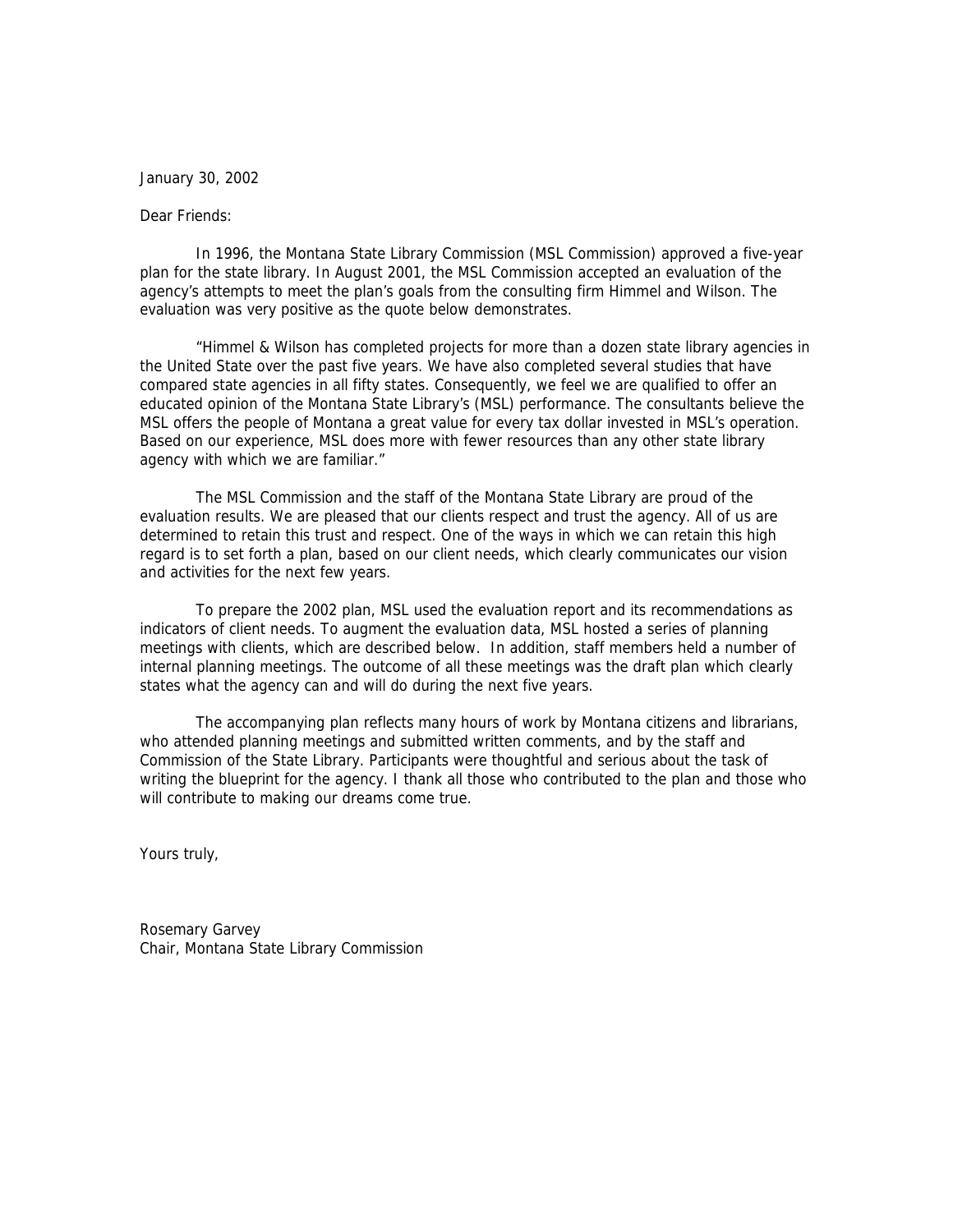# **Methodology, Implementation, and Evaluation**

Following is a summary of the development, finalization, and implementation of Montana State Library's five-year plan. The summary includes information about stakeholder involvement, communication, and monitoring procedures.

#### **Stakeholder involvement**

#### Library Development Department (LDD) and the Montana Library Network (MLN)

Department staff members identified issues through a series of in-house meetings. The State Library asked the library community to comment on these issues and to add others at nine meetings throughout the state. Meeting facilitators asked participants to prioritize all issues and then divided the group into small teams that worked on devising strategies to meet the identified issues.

Meetings were held in Billings, Polson, Bozeman, Great Falls, and Glasgow. These meetings, consisting of librarians and trustees from all types of libraries, were held in conjunction with the fall federation meetings. Approximately 175 people attended these five meetings. The data collected at these meetings influenced the selection of issues and their strategies in the final report.

MSL staff led planning exercises with three other stakeholder groups, including participants in the OMNI consortium, a group of tribal, academic and a community college librarians in Eastern Montana; the faculty at the University of Montana's Mansfield Library; and the members of the state agency librarians roundtable. In addition, the Networking Task Force, the advisory committee to MLN, considered issues and helped identify strategies at two of their meetings. Finally, the members of the MSL Commission held a planning retreat to review the issues and strategies for the whole agency, including LDD.

#### Talking Book Library (TBL)

The staff of the Talking Book Library (TBL) used stakeholder's perceptions as expressed in the written evaluation to guide their planning efforts. The evaluators held two separate focus groups involving selected members of TBL's users and partners. Staff then prioritized these issues and developed strategies to address them.

#### Library and Information Services Department (LISD)

LISD held focus groups with stakeholders as part of its reorganization in 1999. LISD staff members used this information and the results from the evaluation to revisit issues and strategies adopted by the MSL Commission in 1999. LISD staff members identified other issues and strategies for this update to their current plan.

## Natural Resources Information System (NRIS)

Like other departments, NRIS used the evaluation results to identify issues and strategies. NRIS staff members met many times to identify issues and strategies for this update to their current plan. The NRIS Advisory Council, which consists of representatives from state and federal agencies and the private sector, commented on the plan at an early 2002 meeting. MSL used their comments to modify the draft plan.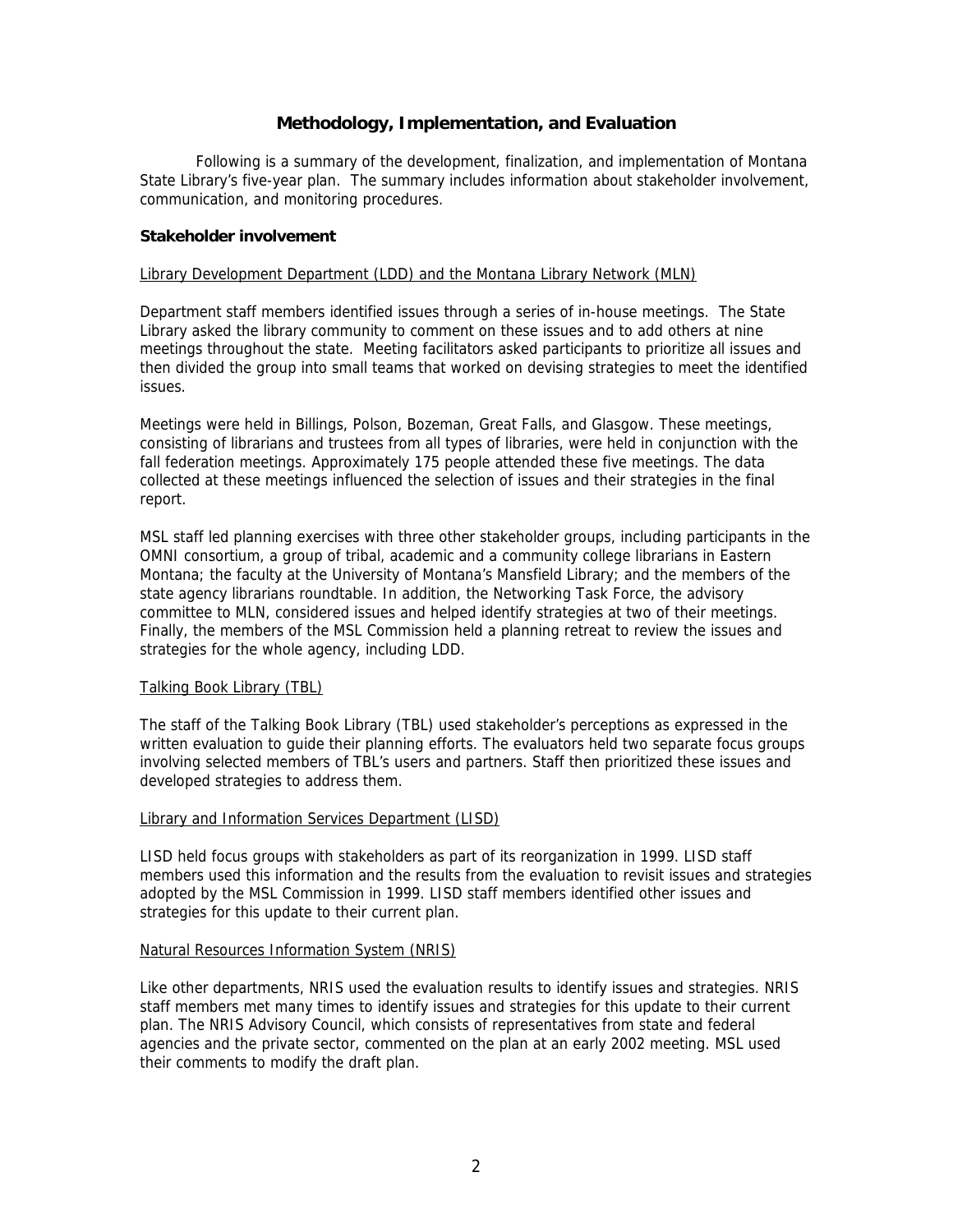#### Final review by shareholders

After the draft plan was completed, MSL posted the draft on its website, with an on-line comment form. MSL notified interested parties of this posting through multiple messages on Wired-Mt, the Montana library community's list-serve. MSL received comments from only a few stakeholders regarding the draft plan.

#### **Communication procedures**

After IMLS approves the plan, MSL will make it available in paper format and on the State Library's web site. We will promote the availability of the plan though notices in our newsletter, "Big Sky Libraries", postings to Wired-MT, and in a notice in the Montana Library Association's newsletter, "Focus." MSL will distribute the plan to the Governor and to key legislators.

If the MSL Commission approves any substantive revision to the plan within the five-year period, MSL will submit the changes to IMLS according to the provisions of LSTA and notify stakeholders, through the venues noted above.

MSL staff members report on their activities related to implementing the plan to the MSL Commission at each of its meetings. The State Librarian and MSL staff also report achievements of important milestones annually at the Montana Library Association conference. MSL also highlights planning results in its annual report, which is shared with all stakeholders, including legislators.

## **Monitoring procedures**

Managers tie employees' annual work plans to the activities in the five-year plan. Managers then evaluate each staff member by their progress in achieving results. As mentioned above, MSL Commission members also monitor progress through detailed bimonthly reports. Staff members provide the MSL Commission with an annual summary of progress and suggestions for midcourse corrections.

Staff members and the MSL Commission also monitor sub-grantee projects, which are funded by LSTA. Staff members do so by requiring status reports on the progress of the projects, regular site-visits, and through annual reports.

# **Evaluation plans**

At the end of 2006, MSL will release a request for proposals to solicit bids to evaluate the agency's efforts to reach the goals enumerated in the five-year plan. Included in the specifications, will be a requirement that the data collection methodology be as inclusive as possible.

In addition to the formal evaluation, MSL staff members will provide the MSL Commission with an annual summary of progress and suggestions for mid-course corrections. Staff members will base their recommendations on an evaluation of progress made to-date.

An important piece of the evaluation will be the data collected through the Montana Poll. The Montana Poll is a project of the Bureau of Business and Economic Research at the University of Montana. The Bureau conducts the poll quarterly and in March 2002, the poll will include 10 to-15 questions about public library service. MSL will analyze the data and use it to benchmark outcome measures. In 2007, we plan to request that the Bureau include the same library-related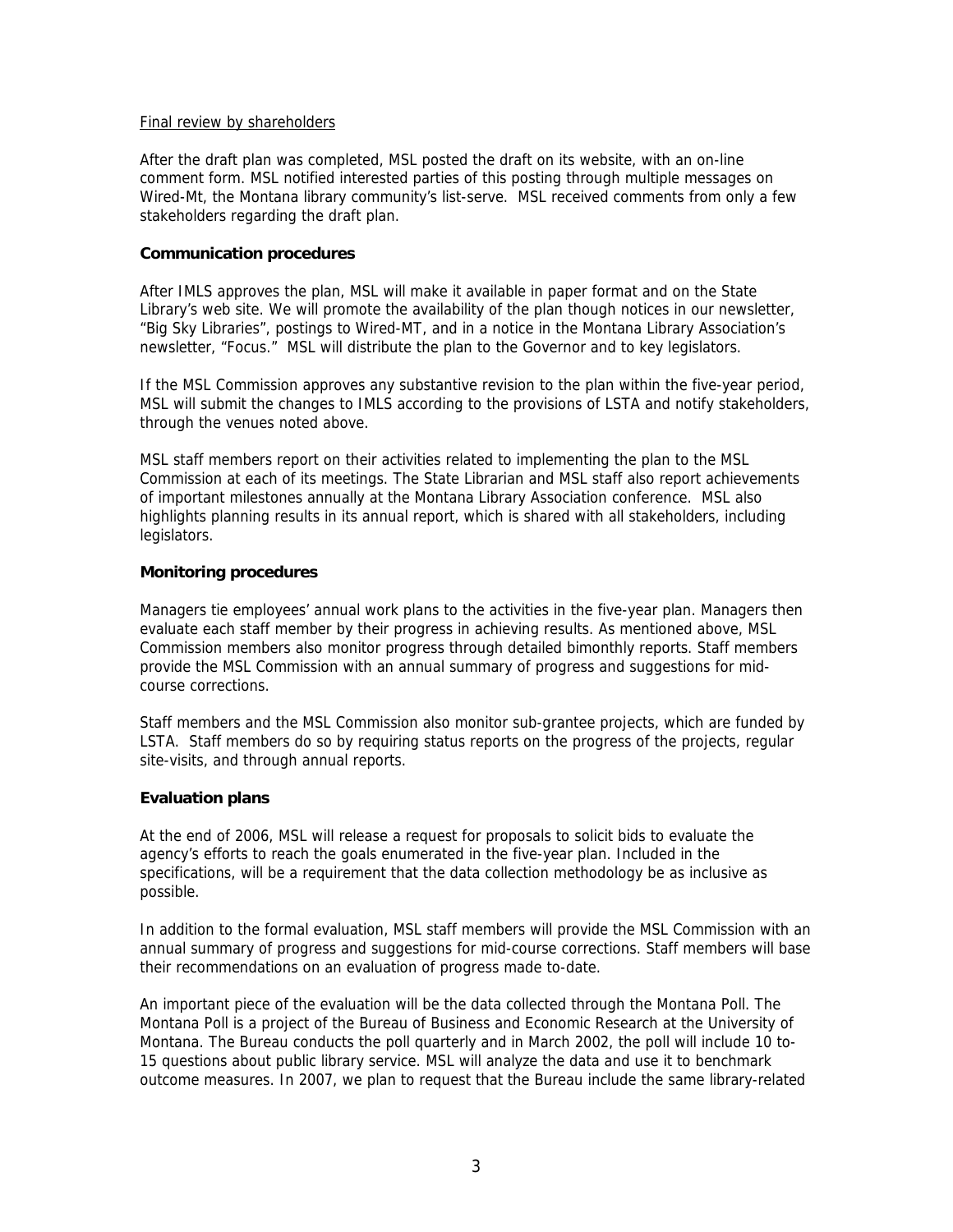questions in the Poll, thereby allowing us to see if our efforts have increased the public's knowledge, use, and support of public library services.

In addition to this statewide survey, individual issues and programs in the plan call for other survey efforts. For example, in the LDD plan, we will survey residents in proposed library districts to measure their satisfaction with and use of the library before and after the project. Another example is the NRIS plan that calls for extensive user surveys to explore their needs for services and products. These surveys, both statewide and local, help MSL assess the impacts of our services on our target audiences.

# **Agency Goals**

The mission of the Montana State Library is to help all citizens receive the information services that they need to improve or enhance their lives. MSL does so by providing comprehensive information about natural resources; fulfilling the information needs of state agency employees; preserving state publications; improving public library services; promoting cooperation among Montana libraries of all types; and providing reading material to those with physical disabilities.

Montana State Library's departments and programs share many common issues. The following is the agency's plan to address these intra-agency issues.

## **Issue: MSL employees have inadequate and unpleasant workspace.**

**Needs Assessment Summary:** The space needs of the agency have and will change dramatically. The original use of the first floor was for the library's extensive collection and contained no office space. During the last 15 years, the agency has attempted to create office and work space but these efforts, while creating areas separate from the collection area, have resulted in small offices with inadequate lighting and few, if any amenities. Furthermore, as MSL's shifts to providing information resources on-line, areas that house the print collection are underutilized.

The second floor of the building is adequate to house the administrative functions of the library but is inadequate for the needs of NRIS and TBL. TBL's lack of adequate space and the inefficient use of existing space has become a critical issue and is addressed in TBL's section of the plan. Over the years, NRIS has attempted to remedy its needs for office and workspace, but these efforts have resulted in small offices with inadequate lighting.

**Goal:** MSL employees have pleasant, efficient, and sufficient office and work areas.

**LSTA purpose:** No LSTA funds will be used.

**Key Output Target**: Each year, visible improvements will be made to MSL's workspaces.

**Key Outcome Target**: MSL employees report a high degree of satisfaction with their workspaces.

**Programs**: Create and implement a building plan. Contact state architect for advice and planning assistance. Prioritize needs and develop incremental plan to address needs. Inform budget office of plans and fiscal requirements. Staff leader: Karen Strege, Jim Hill, and Darlene Staffeldt. Time Frame: Ongoing.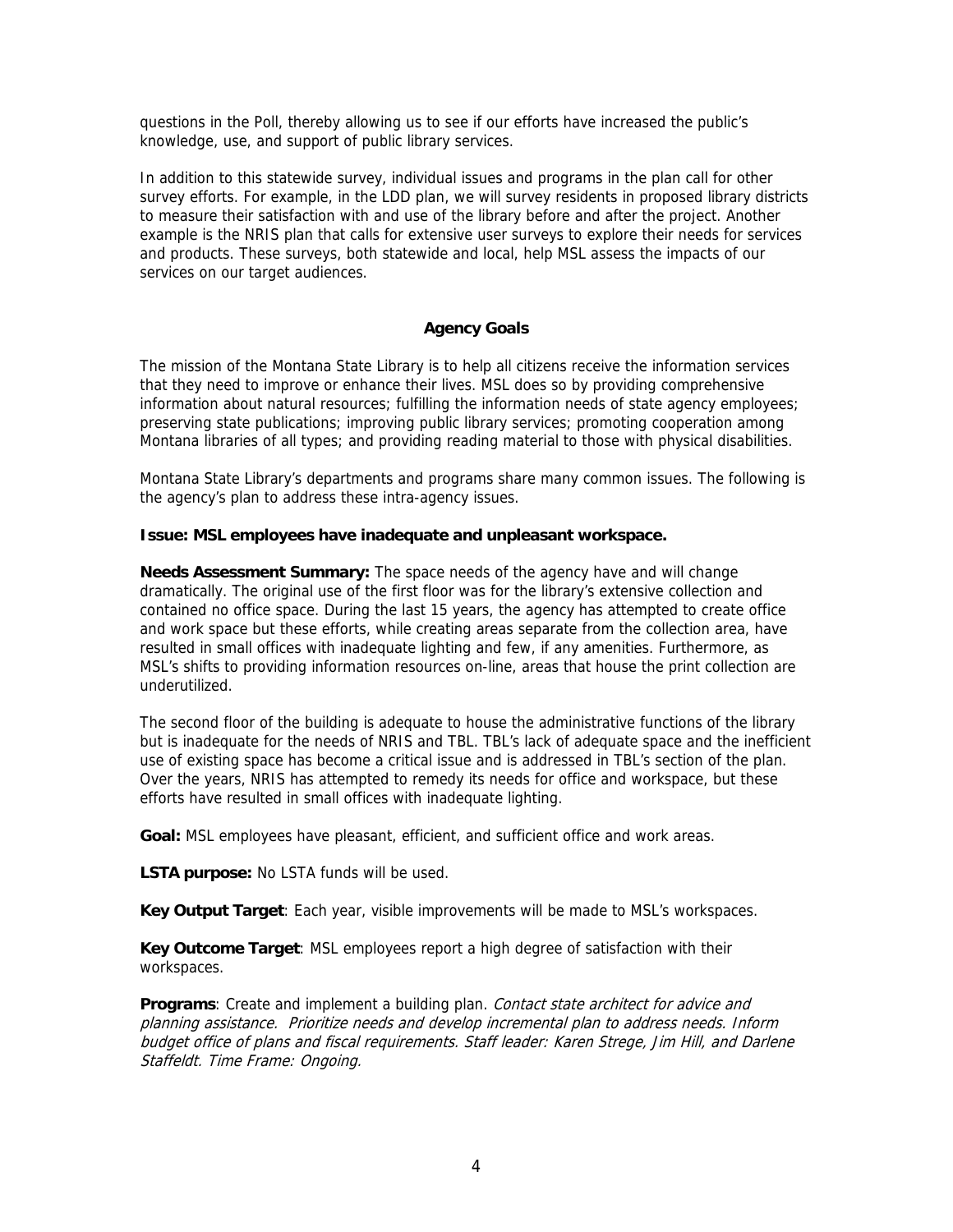## **Issue 2: MSL must support a robust and reliable information technology infrastructure.**

**Needs Assessment Summary:** Information dissemination through electronic means is critical to MSL's mission. Users of MSL expect uninterrupted access to our information resources through the web. MSL's services are inextricably bound to the World Wide Web and the software and equipment necessary to manage and offer the information in a user-friendly and secure manner. Current resources do not allow MSL to provide this access in a reliable manner.

**Goal:** Users have reliable and easy access to MSL's electronic services.

**LSTA purpose:** No LSTA funds will be used.

**Key Output Target:** MSL's systems are available 95% of the time.

**Key Outcome Target**: Users report high satisfaction with system performance and availability.

**Programs:** Develop an information technology plan and update annually. Identify prioritized needs and inform the budget office of fiscal requirements. Work with ITSD to ensure that MSL takes advantage of available resources. Staff leaders: Darlene Staffeldt, Karen Strege, and Jim Hill. Time Frame: Ongoing.

**Issue 3: MSL must respect and value the contribution of each employee in achieving its mission.**

**Needs Assessment Summary**: During this planning process, some staff members identified problems with morale, workspace, and salary concerns. Like any other organization, MSL must have the commitment of staff to fulfill its goals. To promote the best work from staff, MSL must improve methods of communicating with staff, both within the departments and agency wide; improve the physical working environment, as identified above; provide appropriate training; and insure that compensation is fair.

**Goal**: MSL employees are fully committed to fulfilling the agency's mission.

**LSTA purpose:** No LSTA funds will be used.

**Key Outcome Target:** Staff turnover will stabilize at 2.5% a year.

**Key Outcome Target:** Staff will be highly satisfied working at MSL.

**Programs:** Improve communication. Managers will query staff on the format and time of departmental meetings and devise meeting methods that enhance participation and communication. Managers will encourage the use of the MINE site, the state's intranet for state employees, to ensure timely receipt of state employee information. MSL will hold a general staff meeting bi-monthly, which will feature a presentation by one or more staff members explaining their work. Time Frame: Ongoing.

Improve training. In addition to an individual training plan for each employee contained in work plans, MSL will offer two general interest workshops to all staff per year. Time Frame: Ongoing.

Improve compensation. The state offers an optional plan for certain occupational classes. Managers will investigate the use of this plan in the agency. Time Frame: Ongoing.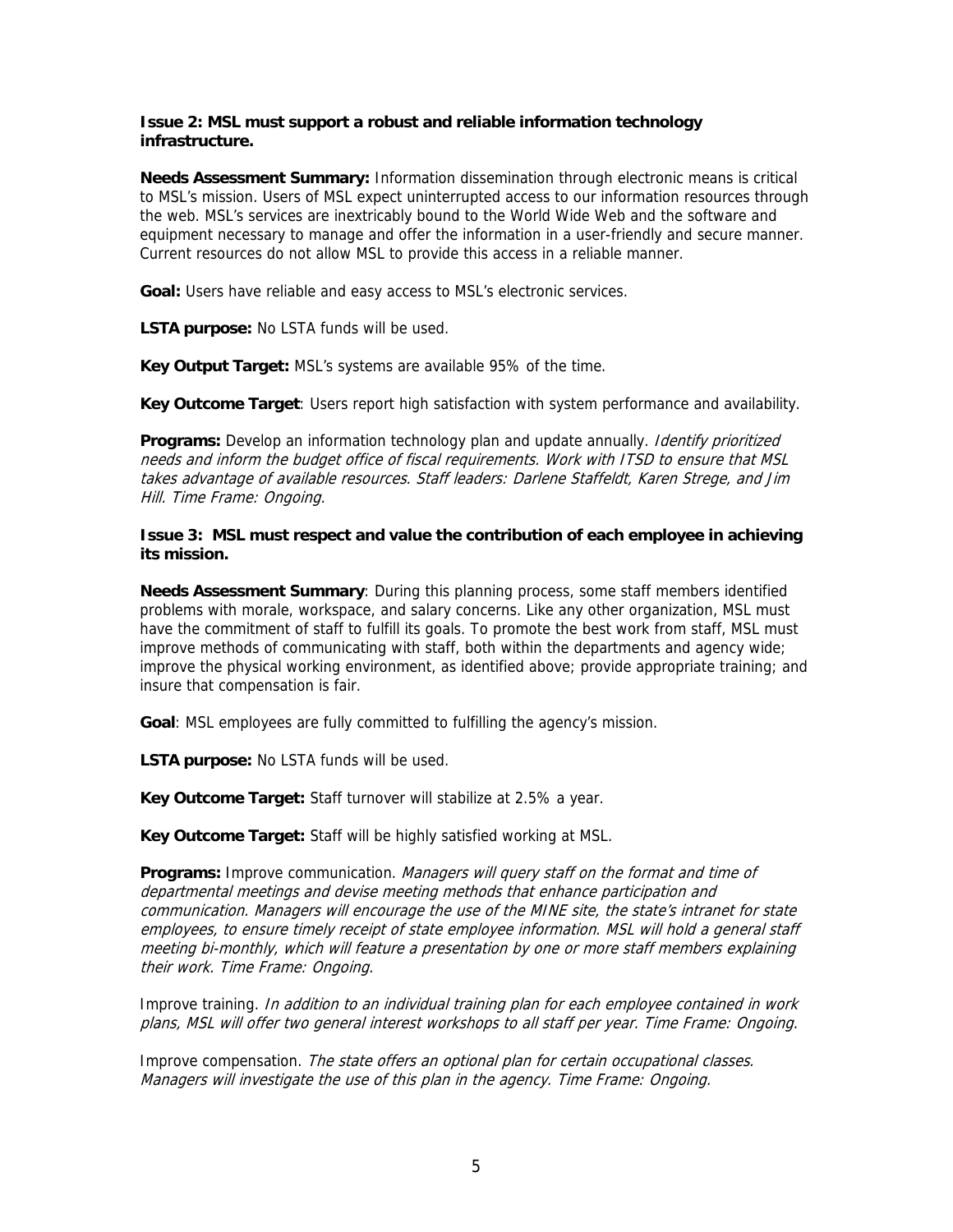## **Issue 4: The state of Montana must fund the statutory defined responsibilities of MSL.**

**Needs Assessment Summary:** MSL relies heavily on funds through the Federal Government's Library Services and Technology Act (LSTA) to support the essential services of Program 1. Using LSTA to fund essential services, while in accordance with the purpose of the Act, leaves little funding for significant statewide or local projects. Also, relying on federal funding places the agency at risk when funds are diminished or the act is amended.

In addition, 60% of NRIS's essential services are funded through contracts or soft money. Many of these contracts contribute to the data collection and dissemination mission of NRIS; however, contract administration siphons time away from core services. Furthermore, contracts vary from year-to-year and create an unstable environment. NRIS's plan contains more details about this situation and ways in which MSL will address NRIS's funding problems.

**Goal:** All of MSL essential services are funded through state funds.

**LSTA purpose:** No LSTA funds will be used.

**Key Output Targets:** Each biennium, the governor's office and the legislature will approve increases in state funding for MSL essential services.

Each biennium, more LSTA money is available to improve library services in Montana.

**Key Outcome Targets:** The citizens of Montana are served by a state library that has stable and predictable funding.

Federal funds through the LSTA program are used for demonstration projects that improve library services to the people of Montana.

**Programs:** Develop an incremental plan to secure stable and predictable funding for the agency. Time Frame: Plan completed by 2003.

Educate state officials, the library community, and NRIS users about the funding situation of MSL, and develop broad support for proposed funding. Time frame: Ongoing.

**Issue 5: Geo-spatial data has become a critical component of public policy decisionmaking. Although NRIS is designated by statute to be the clearinghouse of natural resources and related information, no agency is assigned the role of clearinghouse for non-natural resource geo-spatial information.** 

**Needs Assessment Summary**: As agencies develop geo-spatial information, centralized access to this data is needed to avoid duplication and to facilitate use. MSL is uniquely situated to offer this service because NRIS is a successful model of a centralized clearinghouse and the Statewide Library Program is mandated to provide access to all state publications, regardless of format.

**Goal:** MSL provides clearinghouse for all geo-spatial data.

**LSTA purpose:** No LSTA funds will be used.

**Key Output Targets:** A plan to develop the clearinghouse will be developed by 2004.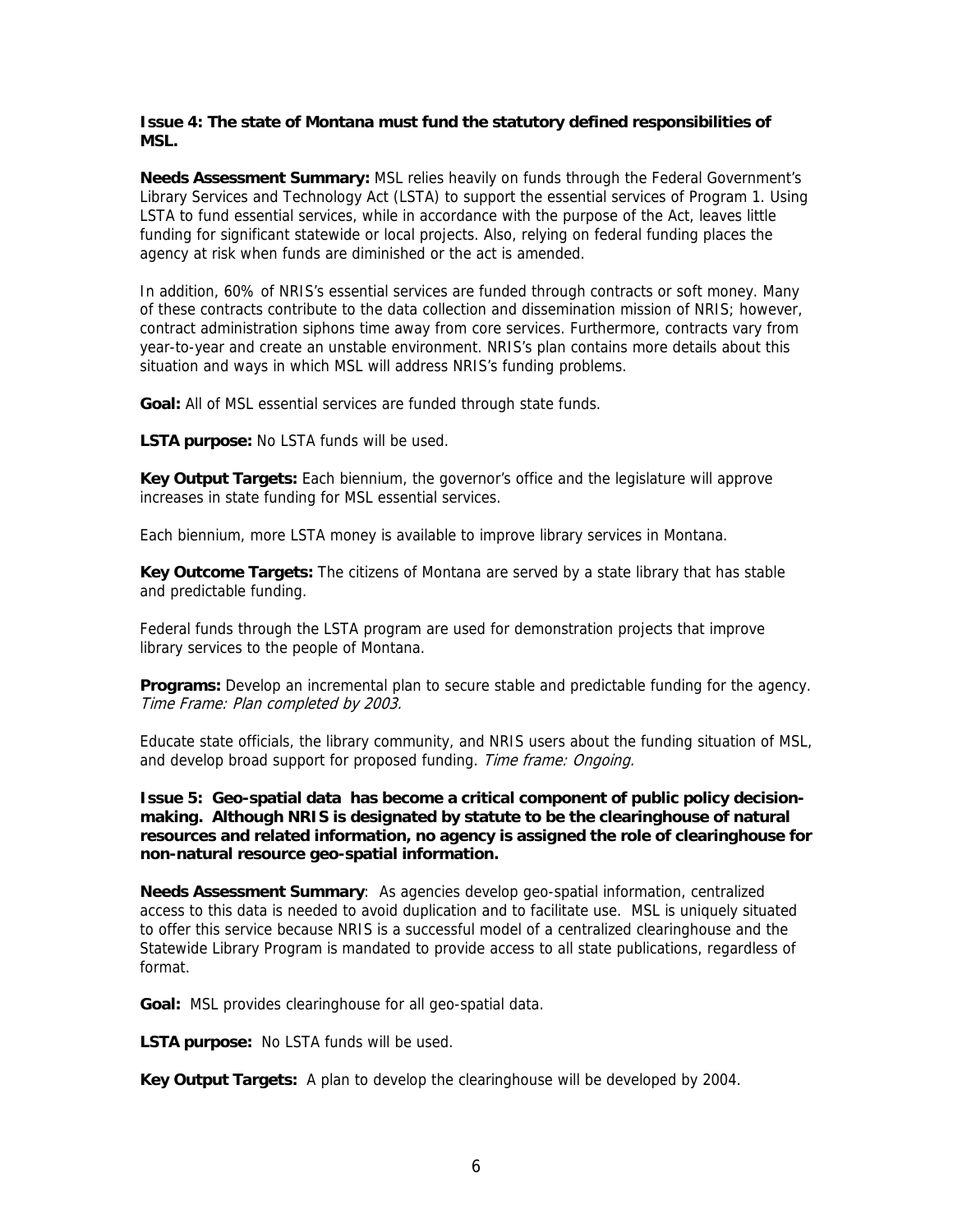**Key Outcome Targets**: Citizens, businesses, and government employees find easy access to current and accurate geo-spatial data through MSL.

Programs: Interested parties will be invited to participate in a planning process. This process will include representation from the Montana Geographic Information Council, the E-government Council, the NRIS Advisory Council, and the Montana State Library Commission. The process will cumulate in a plan identifying clearinghouse responsibilities for MSL regarding geo-spatial data. Time Frame: 2002 – 2003.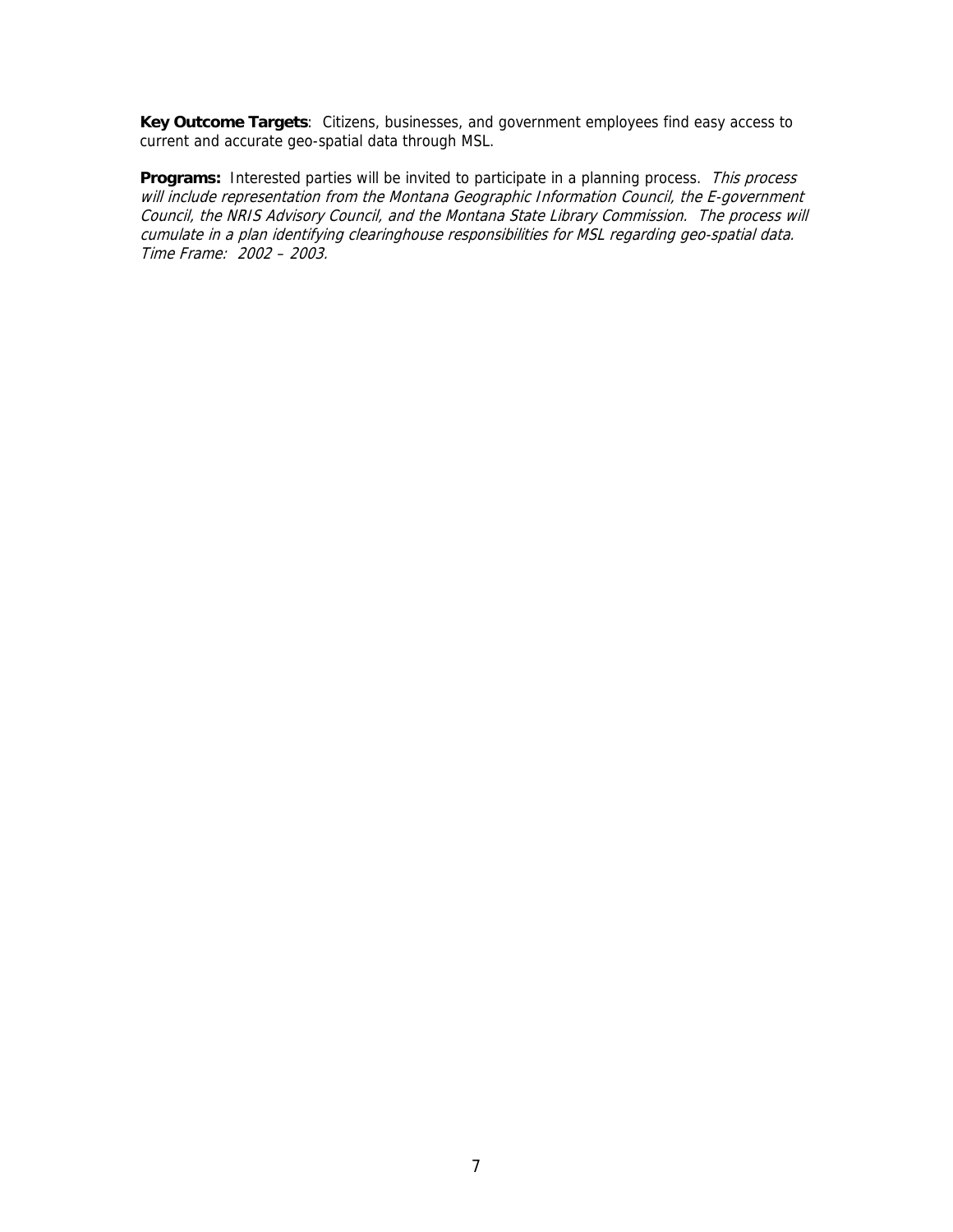## **Montana Talking Books Library**

#### **The mission of the Montana Talking Books Library's (MTBL) is to insure that all qualified Montana residents, that because of a disability, can not use standard print has free and easy access to reading materials**

MTBL receives books and playback equipment from the National Library Service (NLS). The Commission allocates federal funds, through the Library Services and Construction Act, (LSTA), to support staff and operations.

#### **Issue 1: MTBL patrons represent a small percentage of eligible Montana citizens.**

**Needs Assessment Summary:** Access to audio and Braille reading materials significantly increases the quality of life for those who cannot read printed materials. Montana has approximately 32,100 citizens eligible for this service; 3,434 are "registered" patrons of the TBL program, representing 11% of potential population served.

**Goal:** To ensure that all eligible clients know about the availability of services from MTBL and to make enrollment and use of the service easy for users.

**LSTA Purpose:** To provide library services to those who have difficulty using printed or traditional library services.

**Key Output Target**:The number of MTBL clients will increase by 2% in 2002, 3% in 2003, and 4% in each year from 2004-2007.

**Key Outcome Target:** As measured through an annual survey, MTBL's new and current clients report a high degree of patron satisfaction with MTBL services (90+%) and report that MTBL services result in a higher quality of life.

#### **Programs:**

MTBL will use National Library Services (NLS) publicity materials to promote the services yearly, beginning in 2002. MTBL will measure the success of this program by ascertaining how many new clients have signed up due to the campaign's influence.

MTBL will make presentations and exhibit at five conferences per year. MTBL will evaluate annually the influence of these activities on user increases. Time frame: Starting in 2002 and ongoing.

MTBL will expand its current program of encouraging users in Montana to act as ambassadors for the program. MTBL will select appropriate users to visit health care offices, schools, and other local sites to promote MTBL services by the end of 2004.

MTBL will ask other agencies and organizations to promote MTBL services through their newsletters and placement of a link to MTBL on their web pages. Timeframe: Ongoing.

**Issue 2: NLS is planning a transition from analog to digital formats for its recordings within the next six years. This transition will require a change in the playback equipment. These changes will require different recording and storage systems and therefore, require training for staff members, and volunteers.**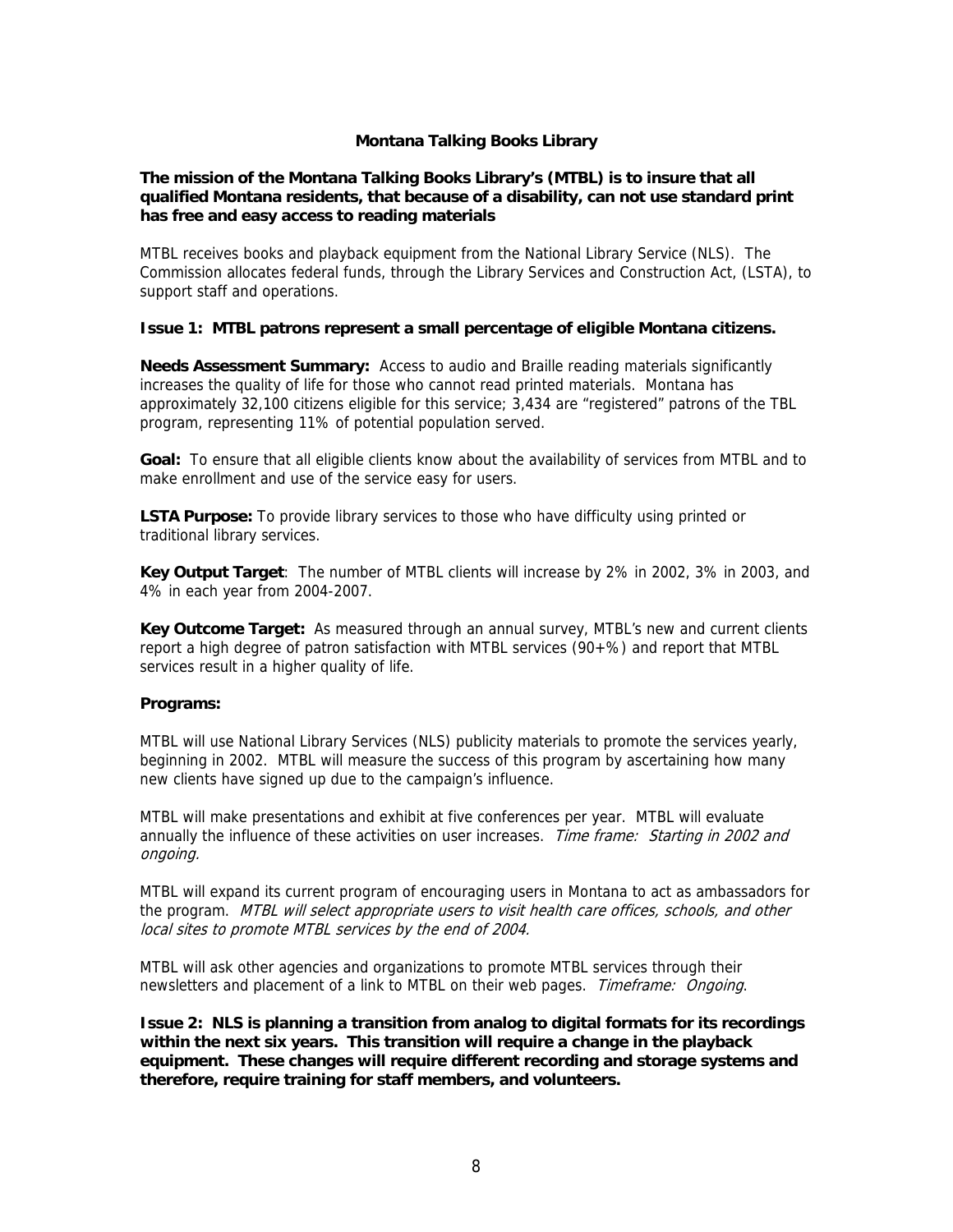**Needs Assessment Summary:** NLS has not yet decided on the media or the timeline of a transition to digital. MTBL does not control these decisions and the pace of transition. Therefore, MTBL will continue to closely monitor NLS's plans, convert its local recording studio to a digital format, and devote staff time to learning about the digital future.

**Goal**: MTBL will plan and implement a smooth transition to a digital format to ensure that the potential for expanded services are available to MTBL patrons.

**LSTA Purpose:** To provide library services to those who have difficulty using library services.

## **Key Output Targets:**

- 1. To complete the transition with little disruption in service, as measured by circulation rates.
- 2. To adopt digital recording technologies in Montana's recording program synchronous with NLS's standards and plans.

**Key Outcome Target:** MTBL users will report through annual surveys that the transition has led to improved services.

#### **Programs:**

MTBL, in conjunction with NLS recommendations and specifications, will launch a digital recording project, to expand staff and volunteer knowledge and abilities regarding digital technologies. MTBL will purchase and deploy digital recording equipment in the Helena recording studio and use this to record local Montana books. MTBL will explore different delivery systems in accordance with NLS recommended specifications and standards. Timeframe: 2003-2008.

MTBL will be prepared to transition to digital books and convert locally recorded books to a digital format as NLS transitions. Timeframe: 2003-2007.

## **Issue 3: By 2003, MSL will not have enough space to shelve new NLS additions to the MTBL collection.**

**Needs Assessment Summary**: NLS requires that MTBL keep two copies of every NLS recorded book received. MTBL thoroughly weeds its collection every year; however, we must store this "excess" material for a year before returning to NLS, or sending to other network libraries. We estimate that we need 58 more sections of shelving with six shelves per section.

**Goal**: Allow service to the patrons to be provided more efficiently and effectively by providing enough space for the collection.

**LSTA Purpose:** To provide library services to those who have difficulty using printed or traditional library services.

**Key Output Target:** Move sufficient portion of MTBL's oldest and least circulated collection (RC 6,000-RC19,999) to the first floor of the library to allow for a five-year growth in this collection.

**Key Outcome Target:** MTBL staff members and volunteers rate the changes as enhancing their productivity.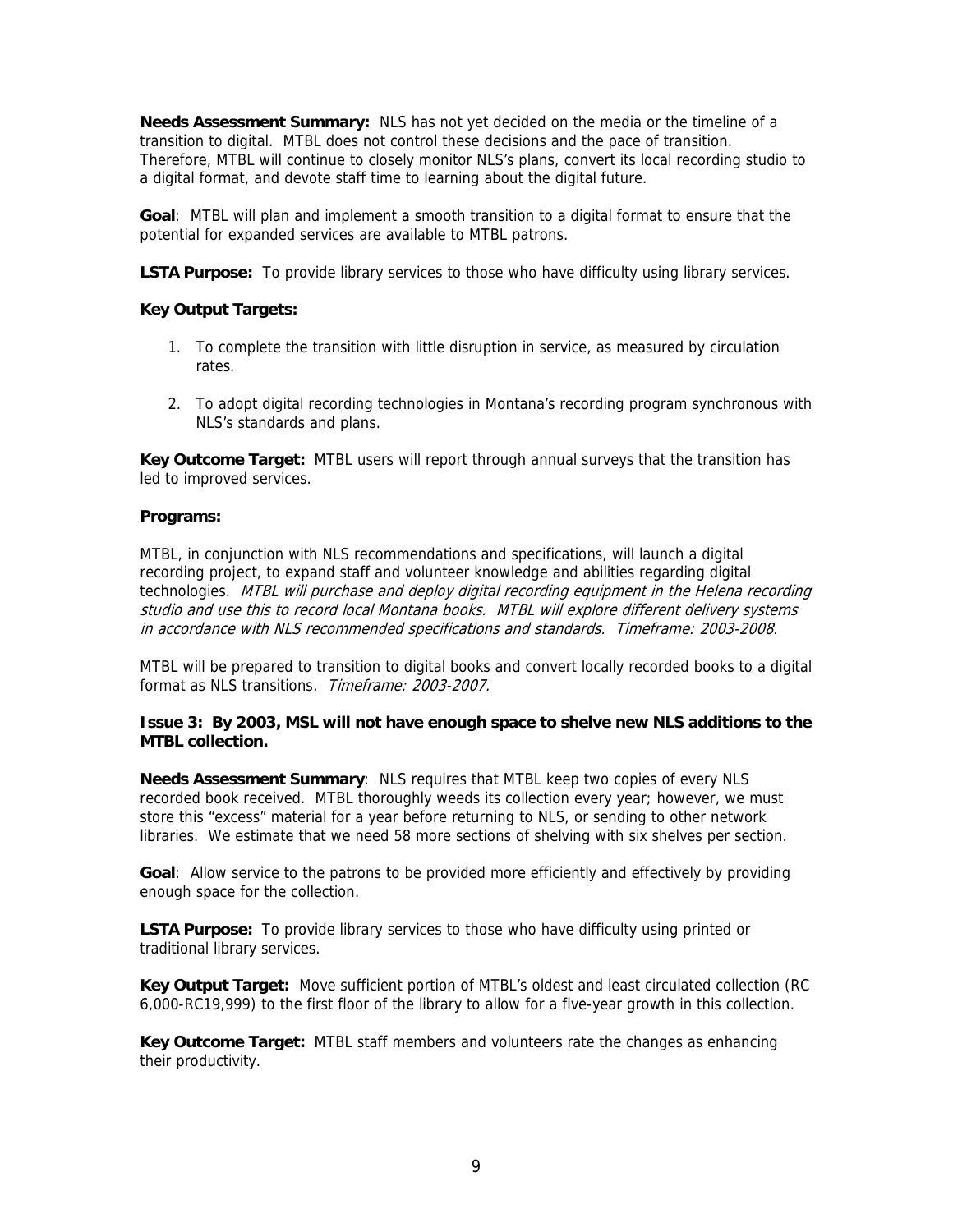**Program:** TBL will complete an extensive space needs survey by August 2002. Managers will review the study and make necessary arrangements for first floor storage by October 2002. The collection will be moved by the end of 2002.

## **Issue 4: The staff and volunteer work areas are noisy and congested causing dips in productivity and low morale for staff and volunteers.**

**Needs Assessment Summary:** MTBL staff members chose this issue as their priority concern. Although the staff and volunteer work area(s) were rearranged in 1998, problems remain, including the need for staff privacy to conduct work with patrons in an area that is used for volunteers. Staff and volunteers wish to share the same space, but some type of division is necessary for both entities to complete their work.

**Goal:** Increase productivity and satisfaction of staff members and volunteers.

**LSTA Purpose:** To provide library services to those who have difficulty using printed or traditional library services.

# **Key Output Targets:**

- 1. Provide staff members with adequate and quiet work areas and at the same time provide volunteers with adequate and socially interactive work areas.
- 2. Provide walk-in patrons with an area containing appropriate equipment so that they may use TBL services.

**Key Outcome Target**: MTBL staff and volunteers rate their workspace as conducive to productivity.

#### **Programs:**

Identify space needs. Plan and implement needed changes. Research solutions, including visiting other work areas, and select among alternatives, using the criteria of cost, feasibility, length of disruption in work flow, and ability to meet the five year needs of staff and volunteers. Time frame: Suggestions finalized by the beginning of 2003. Changes made by the end of 2003.

Improve on-site services to patrons. Create a dedicated computer workstation area complete with privacy, appropriate assistive software, and devises for walk-in patrons to be able to do online searches. Offer appropriate training for staff on the use of assistive software/devices in order to be able to assist walk-in patrons who may need staff assistance. Time frame: Completed by January 2004.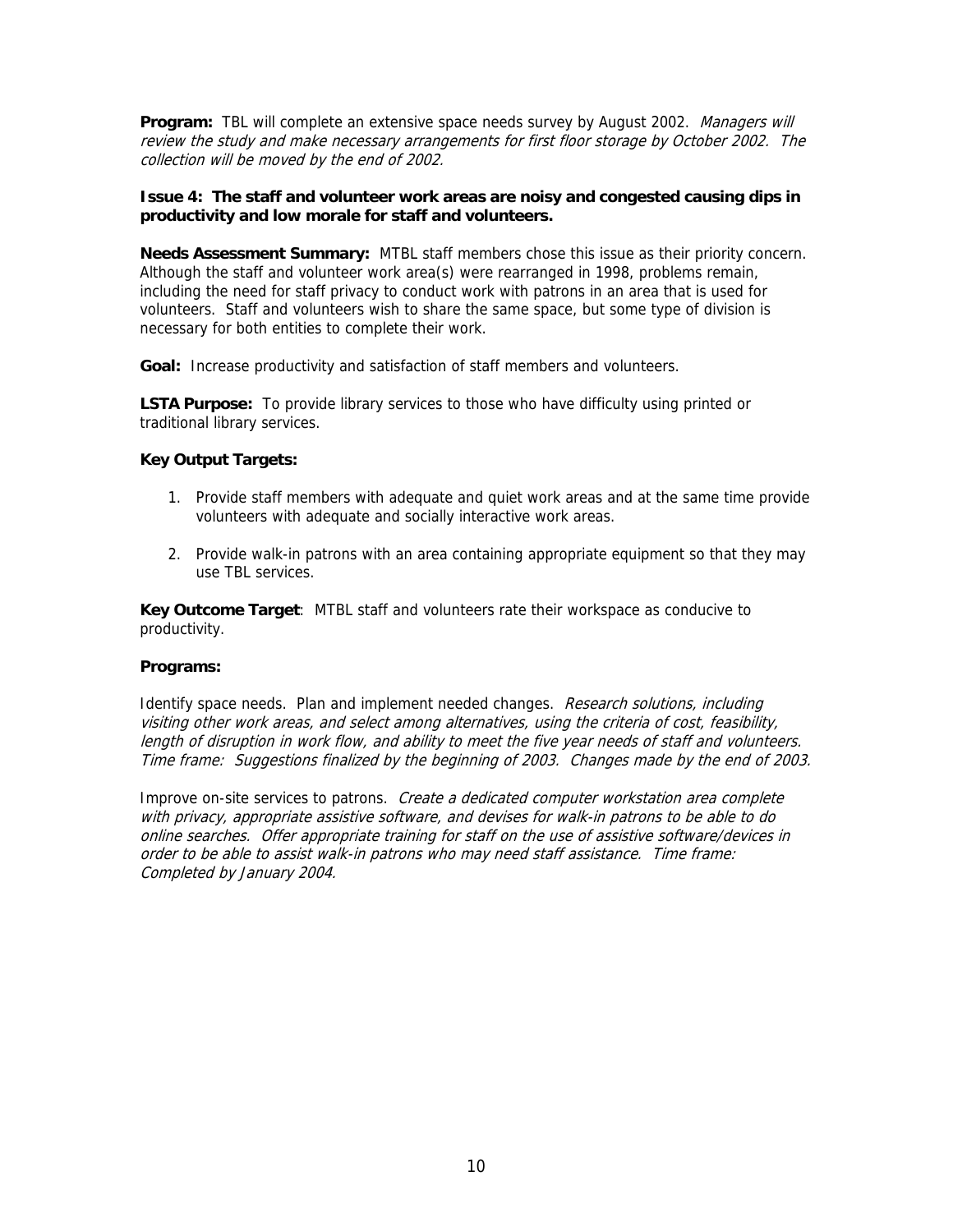## **Library Development Department**

**The mission of the Library Development Department LDD) is develop library services so citizens have the information resources they need to build strong communities and to succeed individually. To do so, LDD works with public libraries to improve library services to Montana citizens; encourages cooperation among all types of libraries; and, initiates and implements statewide projects to improve all facets of library services.** 

## **Issue 1: Montana library staff and public library trustees have ongoing and continuous needs for training.**

**Needs Assessment Summary**: 16% of Montana public library directors hold a Masters of Library Science (MSL) degree. 38% of Montana public library directors have earned a bachelor's degree. The directors of 46% of Montana public libraries have either an MLS or a bachelor's degree. The evaluation recommends that MSL continue to provide continuing education to librarians, address the continuing education needs of library trustees, and use technology to deliver continuing education. Planning meeting participants ranked this issue, along with increased public library funding, as the highest priority.

Although MSL has improved its education program, staff believes that greater emphasis needs to be placed on targeting training to appropriate audiences and developed to meet the audience's needs, based on known adult education principles, and appropriately reinforced.

MSL must work with other partners, the Montana Library Association, the Office of Public Instruction, and the University System, to ensure library staff and trustees have access to appropriate training.

In addition to formal continuing education, librarians, trustees, and public officials have ongoing needs for information on a myriad of topics, including library funding, technology, opportunities, and laws. The evaluation substantiated the fact that MSL consultants are a valuable and respected resource for this information stating that the consultants play "a critical role in troubleshooting, training, technical support and just plain hand-holding." MSL staff will continue to fill this information need, providing timely and accurate consulting services.

# **Key Output Targets:**

- 1. By 2007, three additional Montana libraries employ a director who holds a MLS.
- 2. By 2007, five Montana public libraries employ a director who completed an associate's degree in library technology.
- 3. By 2007, all Montana public libraries will employ a director who either holds a MLS, an associate degree in library technology, or has enrolled in the summer institute program.
- 4. Librarians, trustees, and public officials will continue to r4quest information from MSL consultants and by 2007 will again rate the consulting services as critical to their success.

**Key Outcome Targets:** Montana citizens will report higher quality of library services.

**LSTA Purpose:** Linking libraries electronically with education, social or information services; assisting libraries in accessing information through electronic networks; encouraging libraries in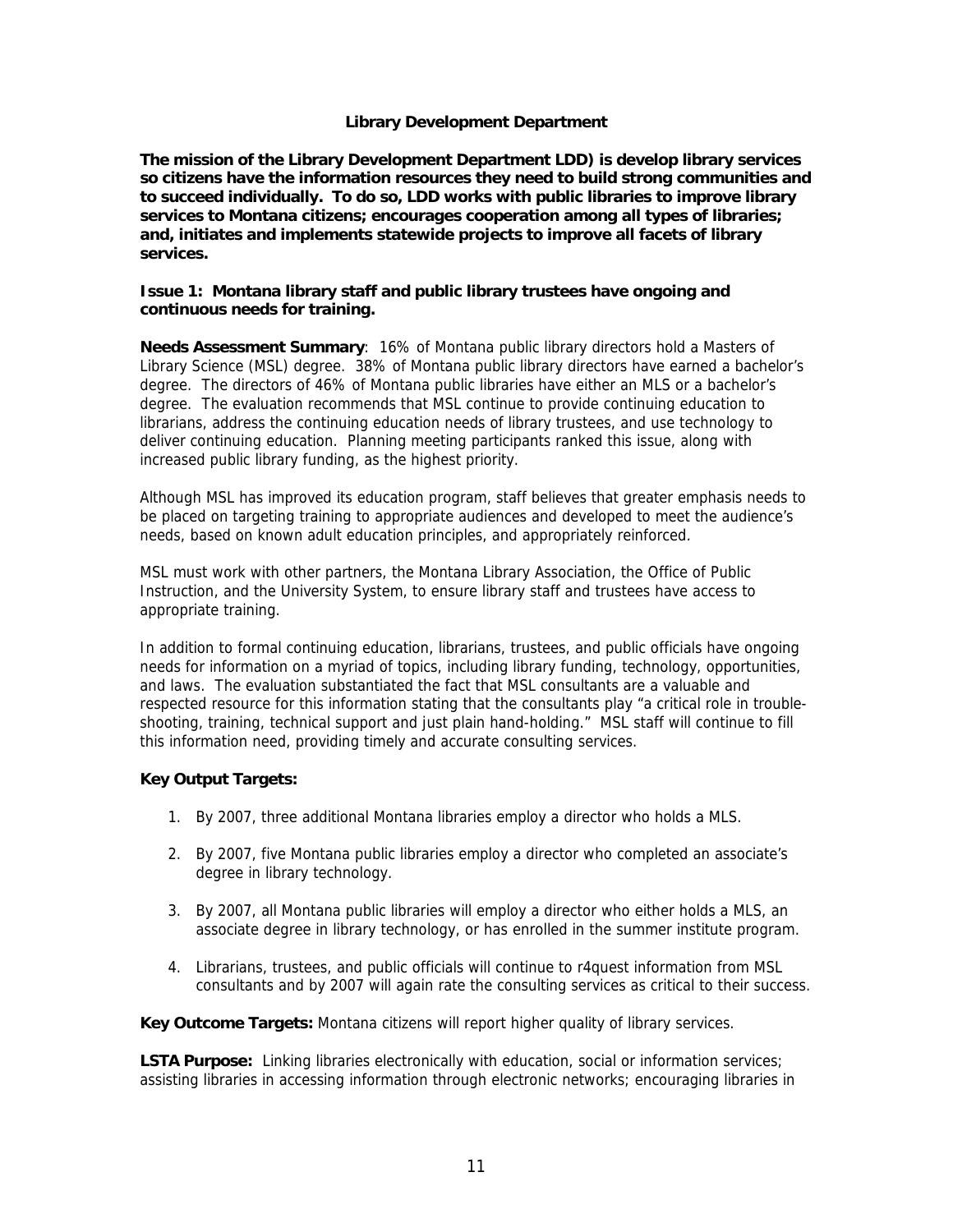different areas, and encouraging different types of libraries to establish consortia and share resources.

#### **Programs:**

Insure that distance-learning based MLS programs are available and known by Montana's citizens and library workers. Provide menu of distance education MLS programs by June 2002 and update yearly. Explore Emporia or other programs holding classes in Montana by June 2002.

MSL will review the certification requirements for public library directors. The Commission will consider the completion of an AA degree or the completion of the summer institute curriculum the required certification standard for library directors that serve communities with populations under 25,000 by July 2007.

Each year, the summer institute will offer public library directors classes on basic library skills in a developmental sequence. MSL will explore making the classes a part of an associate's degree in library technology. Explore other state's programs and make needed modifications by February 2003 and updated yearly

Create a curricula and sequence of training opportunities, provided by or coordinated by the State Library, for librarians and trustees. Where appropriate, organize these opportunities by topic and sequence. Integrate this curricula and sequence with MSL's existing certification program and requirements. Time frame: Ongoing.

Facilitate the offering of an associate degree in library technology. Participate in Western Council's grant proposal to offer a distance-learning education program for library staff without a professional degree, by February 2003. With the Montana University System, explore an AA program in the state. Time frame: Ongoing.

Provide trustee training. In 2002, offer full-day trustee training in three locations. Evaluate training results and plan annual trainings each year.

Provide 'training templates', 'canned' tutorials or workshops, or other opportunities (such as library versions of 'farm tours' to successful district and networked libraries in nearby states or provinces). Time frame: Ongoing.

Continue to aggressively promulgate appropriate library automation, digital, and data network standards. Offer libraries a standardized method of collecting information regarding remote use of library materials. At least twice a year, MLN will modify its current standards page, as needed. MLN will use every opportunity to encourage the appropriate use of library automation standards.

Consultants will continue to respond to all requests from librarians, trustees, or public officials for information on library related issues. Responses from consultants can include data, interpretation, onsite training, mediation, brainstorming, explanation, support, or whatever a particular situation requires to improve library services. In addition, consultants will serve as MSL's primary resource to assist librarians in the interpretation of the long-range plan and in achieving its library development goals. Time frame: Ongoing

## **Issue 2: Some Montana citizens have inadequate library services because of declining or stagnant tax revenues.**

**Needs Assessment Summary**: The taxable valuation of all but three of Montana counties has decreased over the past three years. Decreases in valuation means decreases in library funding.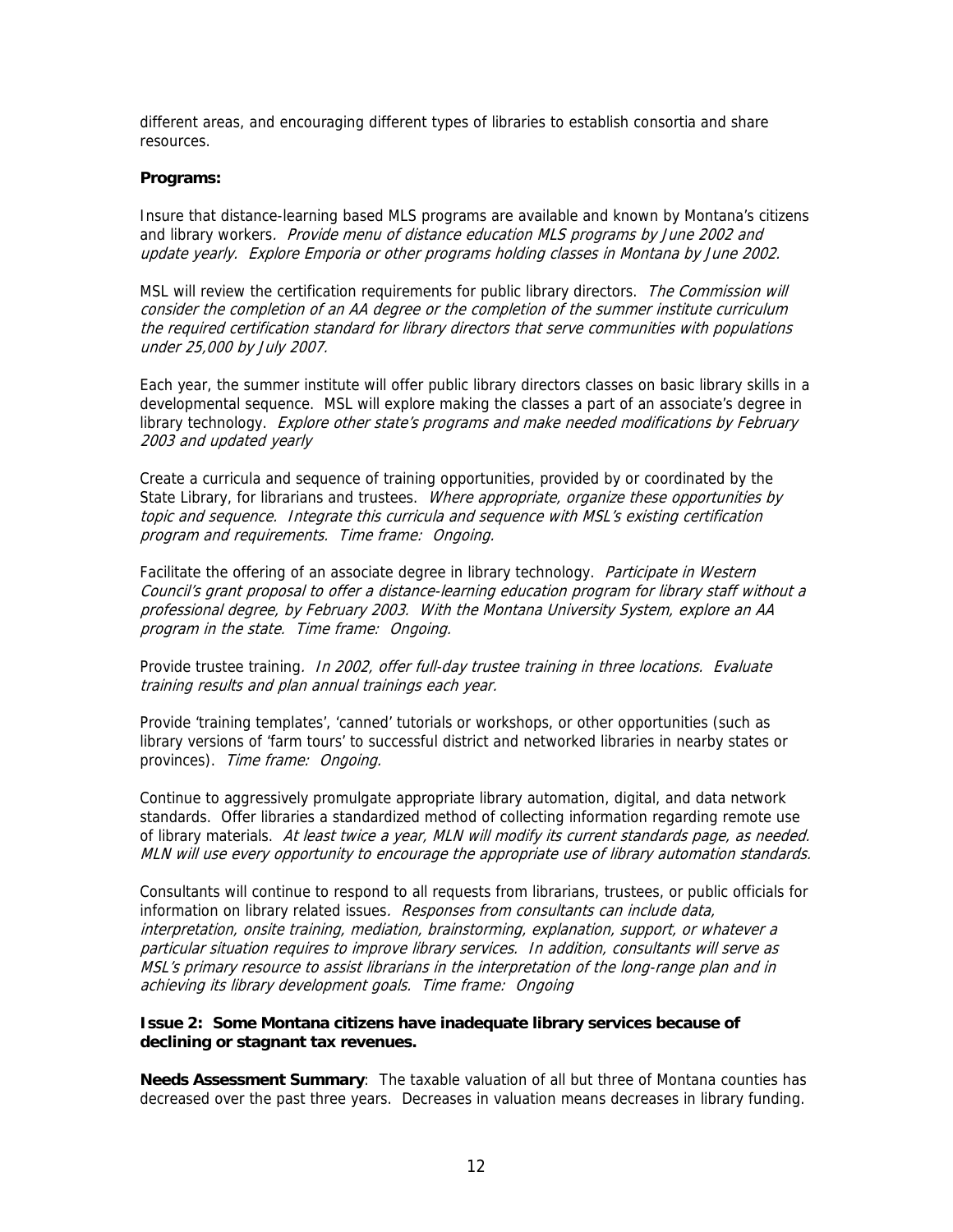59% or 47 of all Montana public libraries have per capita income from local sources lower than the state's average of \$14.64. In 2000, 87% or 69 libraries had income from local funding below the national average per capita of \$20.18 in 1988. Planning meeting participants ranked "increase public library funding" as their first priority, tied with training.

**Goal:** To improve library services to citizens by establishing an adequate and stable taxing district.

**LSTA Purpose**: Targeting library and information services to persons having difficulty using a library and to underserved urban and rural communities.

**Key Output Target:** By 2007, three areas of Montana will be served by a library district.

**Key Outcome Target:** As measured through post-project surveys, community members will report that their library services have improved since the establishment of a library district.

## **Programs:**

Develop an LSTA program that funds demonstration district projects. Time frame: starting in 2002 and continuing to 2005. March through June, planning and evaluation of past year's project. July through September, project promotion including a grant-writing workshop. October through November, grant-writing period. December, grants evaluated and award notification. January, grant award.

Promote library district formation. Make presentations at federation meetings, to individual city and county commissions, to state associations, and to pertinent organizations, ongoing. Create a mock, model library district. Make library-funding part of Montana State University Local Government Center's agenda to educate local officials. April 2002.

#### **Issue 3: Public libraries in Montana do not receive adequate state aid.**

**Needs Assessment Summary:** Direct state funding represents 2.6% of the operating income of Montana's public libraries. The national average is 12.6%. Planning meeting participants ranked "increase public library funding" as their first priority, tied with training.

**Goal:** To ensure that all Montana citizens have access to quality library services.

**LSTA Purpose**: No LSTA funds will be used in this project.

**Key Output Target:** To increase the amount of direct state aid to Montana's poorest public libraries by 50% by July, 2007.

**Key Outcome Target**: As measured through post-project surveys, community members report that their library services have improved since the increase in state aid.

**Program**: Provide information on the state of Montana's poorest public libraries to legislators in 2003 in preparation for a request in the next two sessions. Request increases in state aid 2005 and 2007.

**Issue 4: Montana citizens do not know about the services offered by their community libraries.**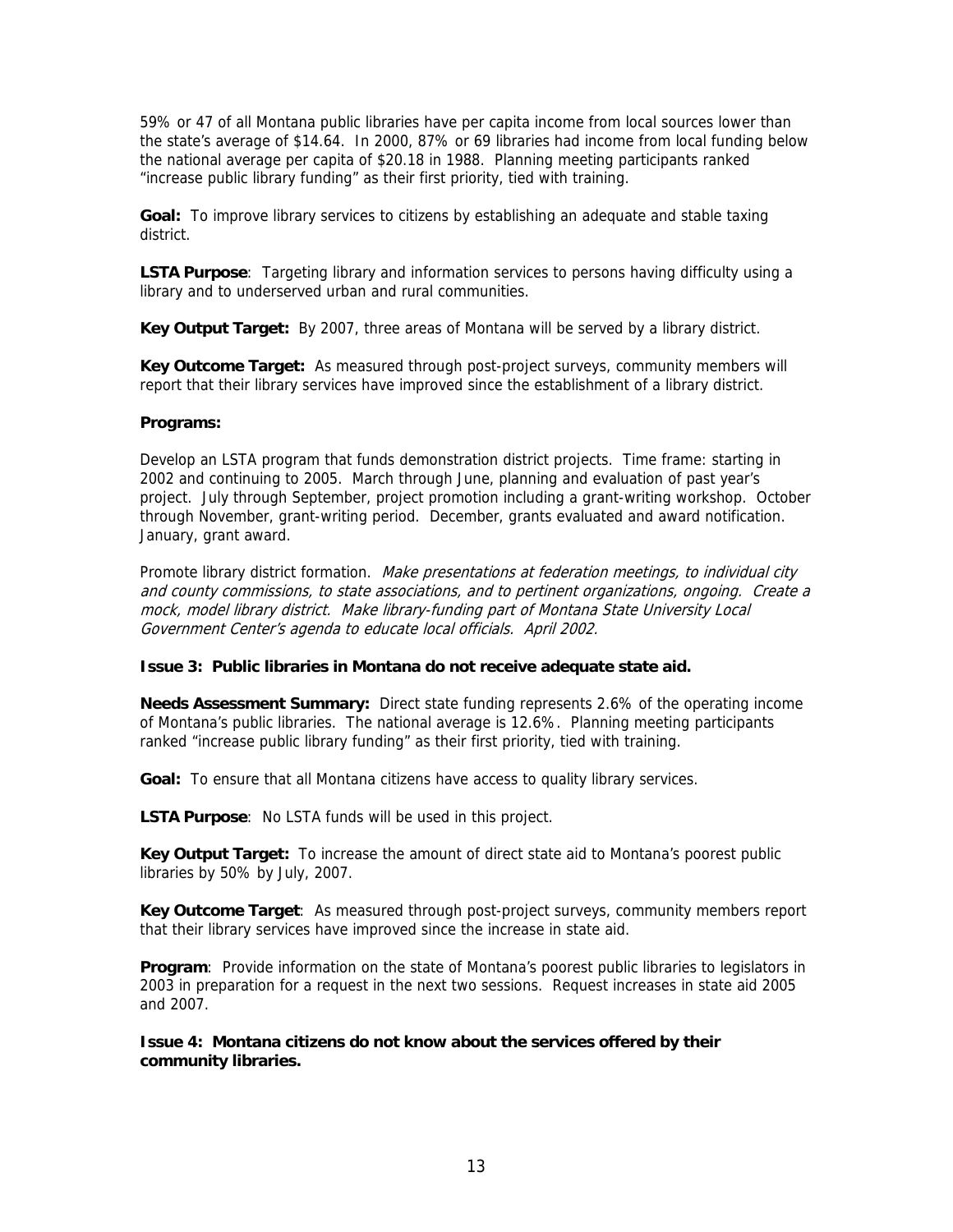**Needs Assessment Summary**: Planning meetings participants ranked this issues as a high priority. In addition, the evaluation contained two recommendations regarding public awareness. The first was that, "MSL should consider including and funding a public awareness component in each new initiative that has a direct impact on current and potential library users." The second was that, "MSL should consider using LSTA funds to support a public awareness campaign." MSL believes that the responsibility for promoting library services is shared between the state and local libraries. This plan defines responsibilities for MSL, including training librarians and trustees.

Montana ranks very low on almost every economic indicator scale. To address Montana's economic development, Governor Martz has recently released a "Framework from Economic Development". MSL's marketing efforts will focus on the important role of libraries in economic development.

**Goal:** Montana citizens will understand, value, and use the services of Montana's libraries.

**LSTA Purpose**: Targeting library and information services to persons having difficulty using a library and to underserved urban and rural communities.

# **Key Output Targets:**

- 1. By the end of 2005, 85% of Montana public library directors will attend a workshop on marketing to local communities.
- 2. By the end of 2002, MSL will develop and implement a marketing plan for the state's libraries.
- 3. By the end of 2007, public library visits, on-site and remote, in Montana will meet the national average of 4.2 per capita (1998). In 1998, Montana public libraries averaged 3.8 per capita.

# **Key Outcome Targets:**

- 1. Public librarians will increase their knowledge and skills in developing a sustainable marketing plan because of attending marketing workshops.
- 2. Citizens highly value public library services.

# **Programs:**

Develop a marketing workshop by the end of 2002. Schedule the workshop for federation meetings in Fall 2003. Promote attendance at workshops. Offer the workshop in other venues during 2004 for those unable to attend in 2003. Offer follow-up workshops in 2005.

Provide press releases and other marketing materials to all libraries for every MSL activity, such as summer institutes, fall workshops, and new services or products. Time frame: Ongoing.

Provide bibliographies to library staff and trustees on marketing. Time frame: September 2002 and updated annually.

**Issue 5: MLN must seek other methods of funding, and efficiently and effectively manage and promote its programs and services.**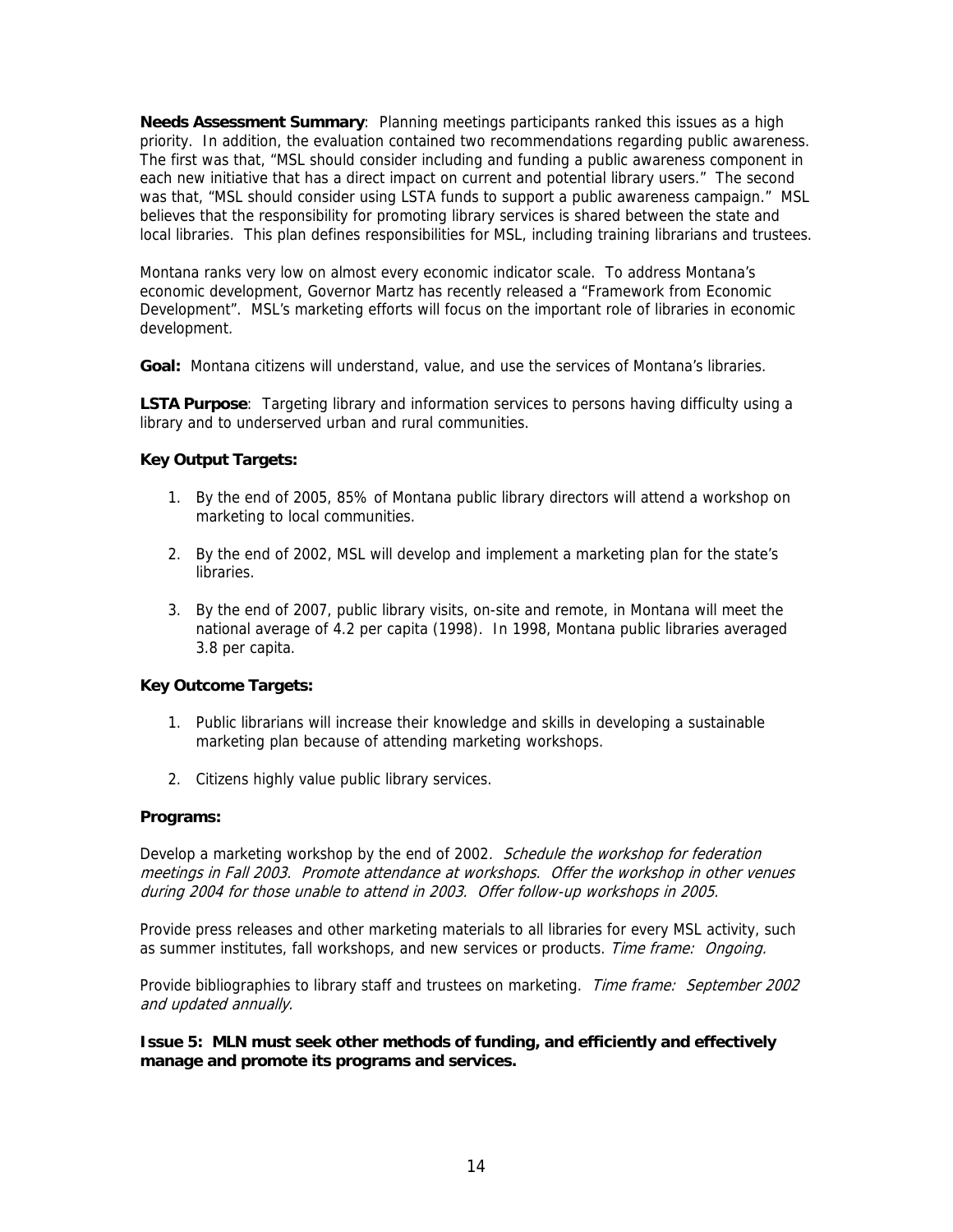**Needs Assessment Summary:** Montana receives a limited amount of funds from LSTA and has many library improvement needs. MLN, which provides and promotes networked library services, is funded by a significant portion of Montana's LSTA annual allocation. The Commission wishes to find adequate, stable funding to continue MLN services.

The recent evaluation also makes recommendations for MLN that include the following: MSL should attempt to demonstrate the value of MLN programs to small libraries. This may include new MLN initiatives or a refocusing of current initiatives to make them more attractive for small libraries to participate. MSL should attempt to clarify the future role of MLN and should plan its funding strategies according to its determination.

**LSTA Purpose**: Establishing or enhancing electronic linkages among or between libraries; and encouraging libraries in different areas, and encouraging different types of libraries, to establish consortia and share resources.

# **Key Output Targets:**

- 1. By 2007, one-half of MLN core funding is derived from state, local, or private funding.
- 2. By 2007, three-quarters of Montana libraries participate in one MLN project or use one MLN service.

**Key Outcome Target:** The majority of Montana library directors cite that library services have improved because of MLN.

# **Programs:**

Explore alternative funding strategies. This may include but is not limited to: Aggressively pursuing business and new governmental partnerships for funding and for help with providing services; seeking governmental alliances to encourage statewide and local support for MLN related projects; pursuing grants for one-time or start-up project funding. Time frame: Ongoing.

Strive to insure that all libraries can all equally participate in MLN offerings. *Identify Montana* poorest libraries noting in particular where libraries are unable to participate in MLN offerings and work with them to create solutions. Timeline: Ongoing.

Increase the value and use of the MLN Gateway. MLN will ensure that the gateway stays current and grows to include more libraries and resources. The gateway will be available for those libraries without an integrated library system and provide portal functions for all Montana's library users. Timeline: Ongoing.

MLN will focus on marketing its services to all Montana libraries and on providing materials for libraries to market themselves. MLN will formulate a marketing strategy, for marketing MLN resources and service to libraries by June 2003. By January 2004, MLN will make available marketing resource prepared for end-users, focusing on existing MLN resource and services. These materials will grow in number and scope.

MLN will demonstrate its value to smaller libraries, with either new initiatives or refocusing current initiatives. A small library needs assessment will be completed by July 2002. Program and marketing strategies will be completed by September 2002 and implementation will begin by 2003.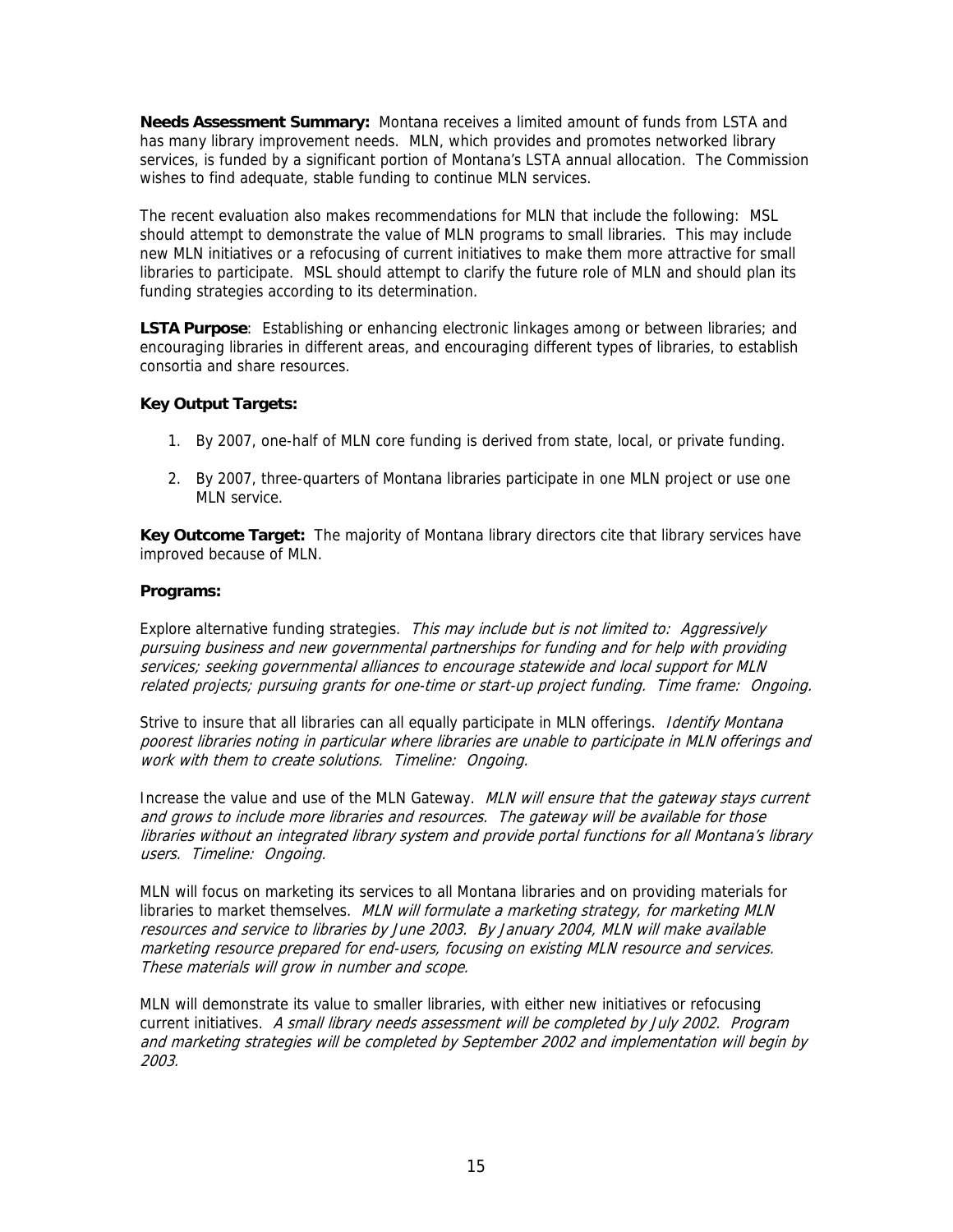MLN will continue to act, in partnership with others, as the state agency's library-oriented research and development unit, experimenting with promising technologies or processes when in support of MSL goals. Time frame: Ongoing.

## **Issue 6: The people of Montana do not have access to quality, electronic full-text resources.**

# **Needs Assessment Summary**:

- 1. Students in K-12 schools in Montana do not have access to adequate information resources.
- 2. Citizens through their public libraries, which are funded at 57% of the national average, do not have access to adequate information resources
- 3. In 1998, nationally public libraries spent an average of 1% of their total operating expenditures for materials in electronic format. During the same time, Montana public libraries only expended .004 of their total operating expenditures for these materials.

**Goal**: Citizens and students have easy access to and use multiple electronic information resources through their libraries.

**LSTA Purpose:** Assisting libraries in accessing information through electronic networks; and linking libraries electronically with education, social, or information services.

# **Key Output Targets:**

- 1. By 2007, Montana citizens and students will have access to three additional, full-text electronic databases purchased through state and local funds.
- 2. By 2007, use of MLN managed electronic resources by all categories of users will have increased by 25%. All electronic information resources provided by the state will be monitored, benchmarked, and appropriate increases will be sought.
- 3. By 2007, 25% of Montana libraries will use cooperatives or networks to purchase discounted services and products.
- 4. By 2007, an increase number of Montana libraries will recognize the advantages of participating in a shared integrated library system. Based upon the number of shared catalog libraries in 2003, an increase number of Montana libraries will have joined, or be in the process of joining a shared system. 75% of academic libraries will participate in a shared catalog. The number of public

**Key Outcome Target**: Montana citizens and students use and value electronic information services available through their libraries.

# **Programs:**

Provide access to more electronic information. Survey library communities to ascertain which products are needed. Create a prioritized list and estimate funding requirements. Monitor new products to judge how well they meet the needs of Montana libraries. Time frame: February 2002 – March 2002. January 2004 – February 2004. Research quality databases that are free or broker licenses to those of interest to types of libraries and add links to MLN gateway. Time frame: Ongoing.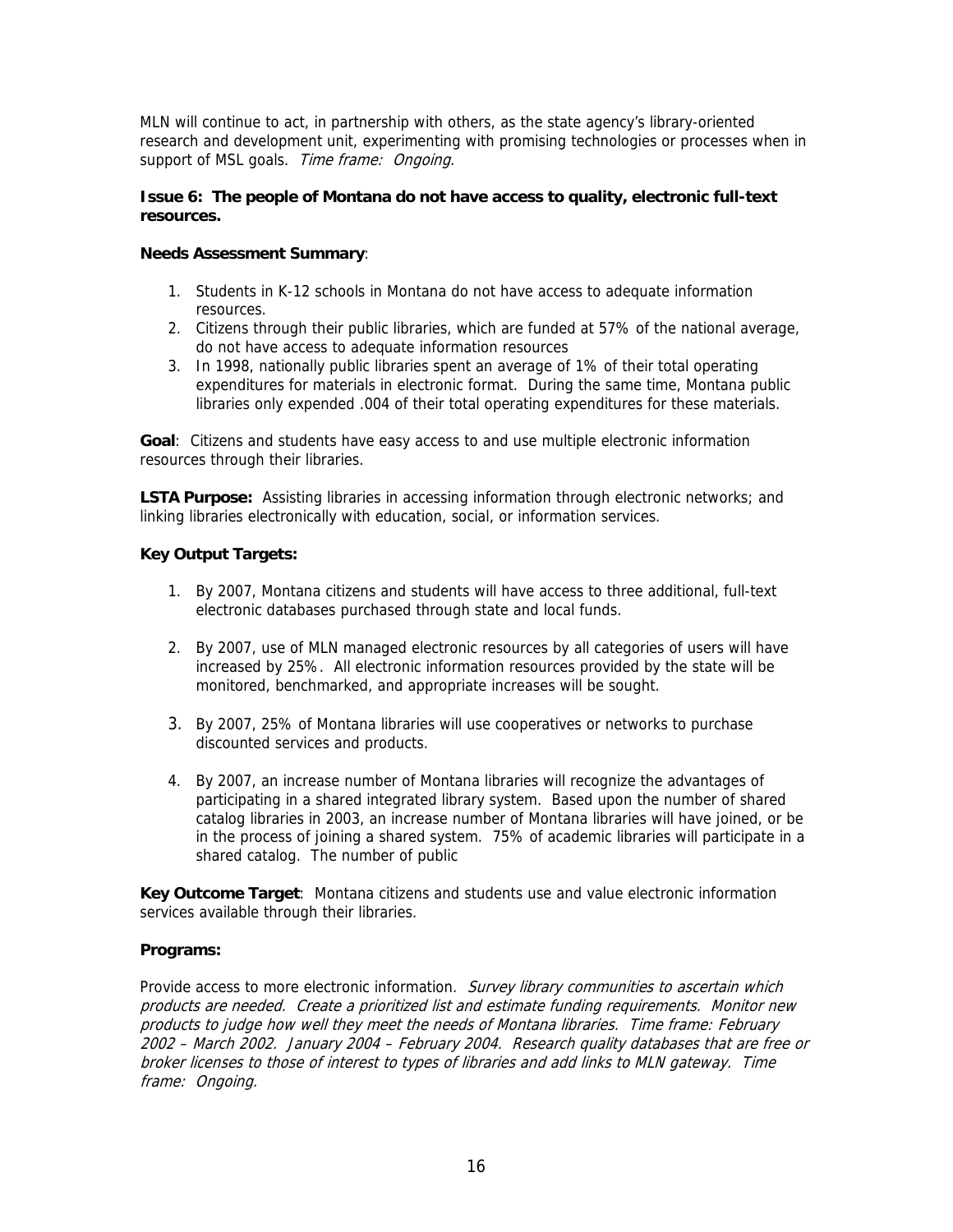Secure funding for additional licenses: *Develop and implement a funding plan for the 2003 and* 2005 legislatures. Time frame: February 2002 – April 2003. February 2004 – April 2005.

Build library participation: Recruit libraries; ensure technical resources to access licensed databases. Provide statewide press releases and templates for local libraries to use. Time Frame: Ongoing.

Provide training: Offer a workshop on how to promote and instruct users in the use of the online products at one statewide venue each year. Post "Frequently Asked Questions" pages on MLN regarding products. Time frame: Ongoing.

Continue to broker and manage the OCLC statewide license. Time frame: 2003 -2004.

Continue to purchase MLN Gateway access to WorldCat for all Montana libraries. Time frame: Ongoing.

Continue funding statewide BCR membership to aid Montana libraries with their purchase of content, training, and supplies. Promote appropriate BCR services to Montana libraries. Time frame: Ongoing.

Continue to improve resource sharing among Montana libraries, which may include changes to the current interlibrary loan program. Work with established groups such as the Montana Library Association Interlibrary Loan Interest Group (ILL) to develop new ILL procedures. Time frame: 2002-2004.

All Montana citizens will have access to a customized portal to quality networked library resources. The portal will give citizens a core collection of electronic resources and provide access to readers' advisory and reference services. Design and implement plan; seek funding and implement. Time frame: 2002-2007.

## **Issue 7: Montana citizens do not have consistent access to standards-based, networked, information infrastructure through their libraries.**

**Needs Assessment Summary:** In 2000, almost half (35) of Montana's public libraries have dial-up connections to the Internet (another 40 have dedicated access, four have no access). Dial-up connections are inconvenient and offer slow and inconsistent access to online information resources. The evaluation recommended that MSL continue to monitor connectivity and consider ways in which LSTA dollars can be used to ensure that all public libraries have dedicated, highspeed Internet connects.

Currently, Montana has five shared-catalog cooperatives. One of these, called the Montana Shared Catalog, is the result of a cooperative promoted by MSL and partially funded by LSTA. Implementation of the catalog is scheduled for 2003. The Montana University System is discussing options for developing a shared catalog and is considering the needs of other types of libraries.

**Goal:** Montana citizens can easily access the holdings of all Montana and OCLC libraries and online electronic resources through their libraries.

**LSTA Purpose:** Establishing or enhancing electronic linkages among or between libraries; and encouraging libraries in different areas, and encouraging different types of libraries, to establish consortia and share resources.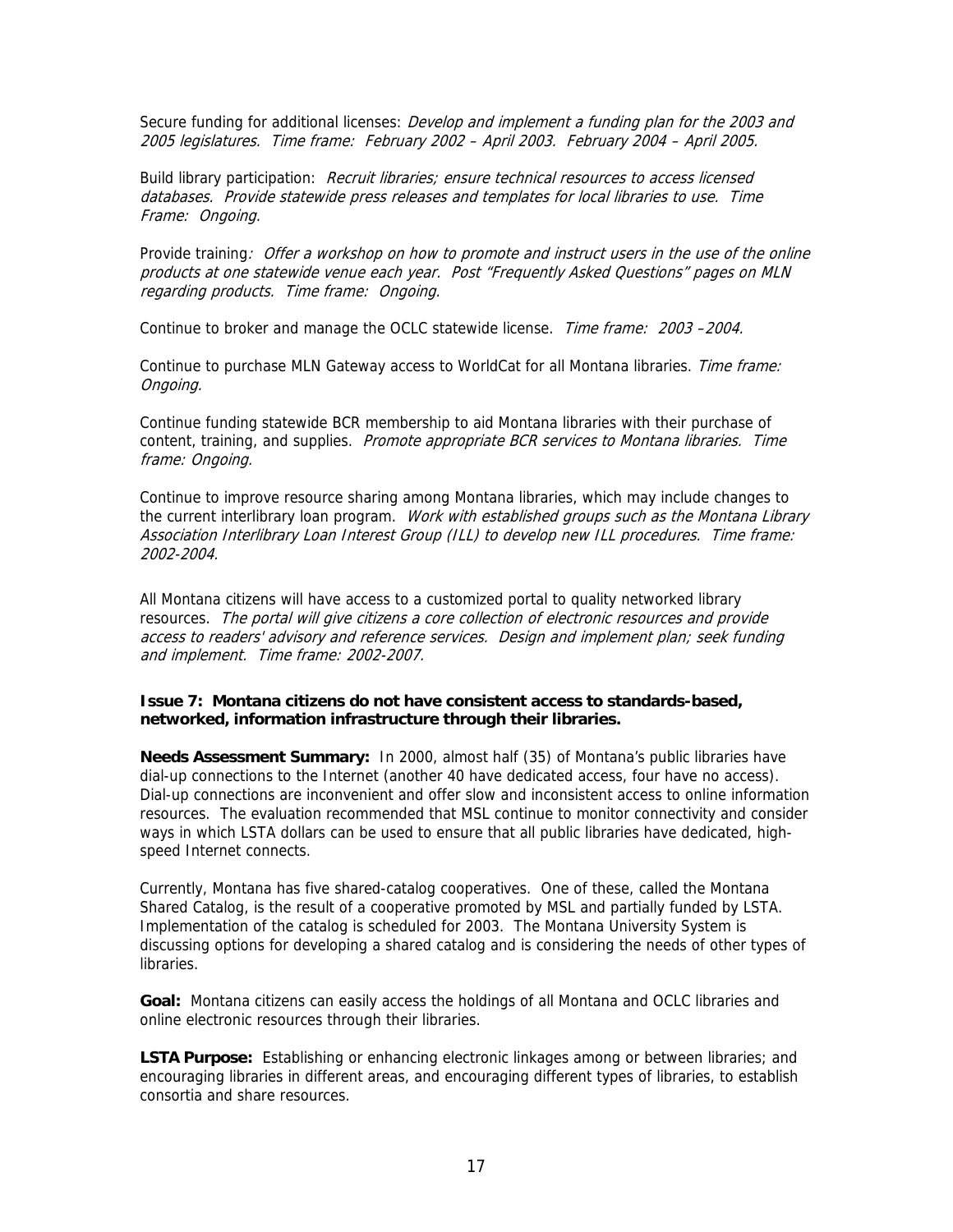# **Key Output Targets:**

- 1. By 2007, all Montana public libraries will have sufficient, reliable, and affordable access to the Internet.
- 2. MLN will continue to work with others, such as the University System and other standards-based shared catalog systems, to provide access to Montana-relevant bibliographic resources.
- 3. By 2005, all public and academic libraries will participate in the OCLC statewide contract. The participation of school libraries will increase by 5% per year. The participation of special libraries will remain the same.

**Key Outcome Target:** The people of Montana will know and use the electronic information sources available through their communities' libraries.

#### **Programs:**

Continue to provide access to a variety of Montana libraries' catalogs and certain online databases via the MLN Gateway. This program may include migrating Site Search functions to iBistro. Time frame: next five years.

Assist public libraries with inadequate Internet connections. Establish a competitive grant program linked to e-rate recipients with an established library data communications plan, targeting three to five libraries for data communications demonstration projects. Time frame: 2003 and ongoing.

Continue to encourage libraries to participate in the e-rate program.Time frame: Ongoing.

Work with libraries and a variety of Montana Internet Services providers to plan for libraries' current and anticipated communications needs. Time frame: 2003 and ongoing.

Continue to promote the development of the shared Montana catalog and any other standards based, integrated library systems. Offer LSTA funding to libraries in the South Central and Sagebrush federation in 2002 and 2003. Evaluate continued funding of participation in the shared Montana Catalog. Continue to work with the governing body of the shared Montana catalog to promote development and substantial policies and procedures and participation in the cooperative. Time frame: Ongoing.

MSL will continue to work with other institutions to promote the development of a statewide catalog and/or the development of robust individual catalogs that can be easily accessed and used by all Montana citizens. Time frame: Ongoing.

#### **Issue 8: Montana library staff members do not have access to reliable and or convenient technical support.**

**Needs Assessment Summary:** During the planning meetings held statewide, a number of participants identified lack of technical support as a major issue. Anecdotally, LDD staff members know that many libraries do not have technical assistance in their community. To fill this gap, LDD staff members receive many calls from library staff that request technical assistance. MSL's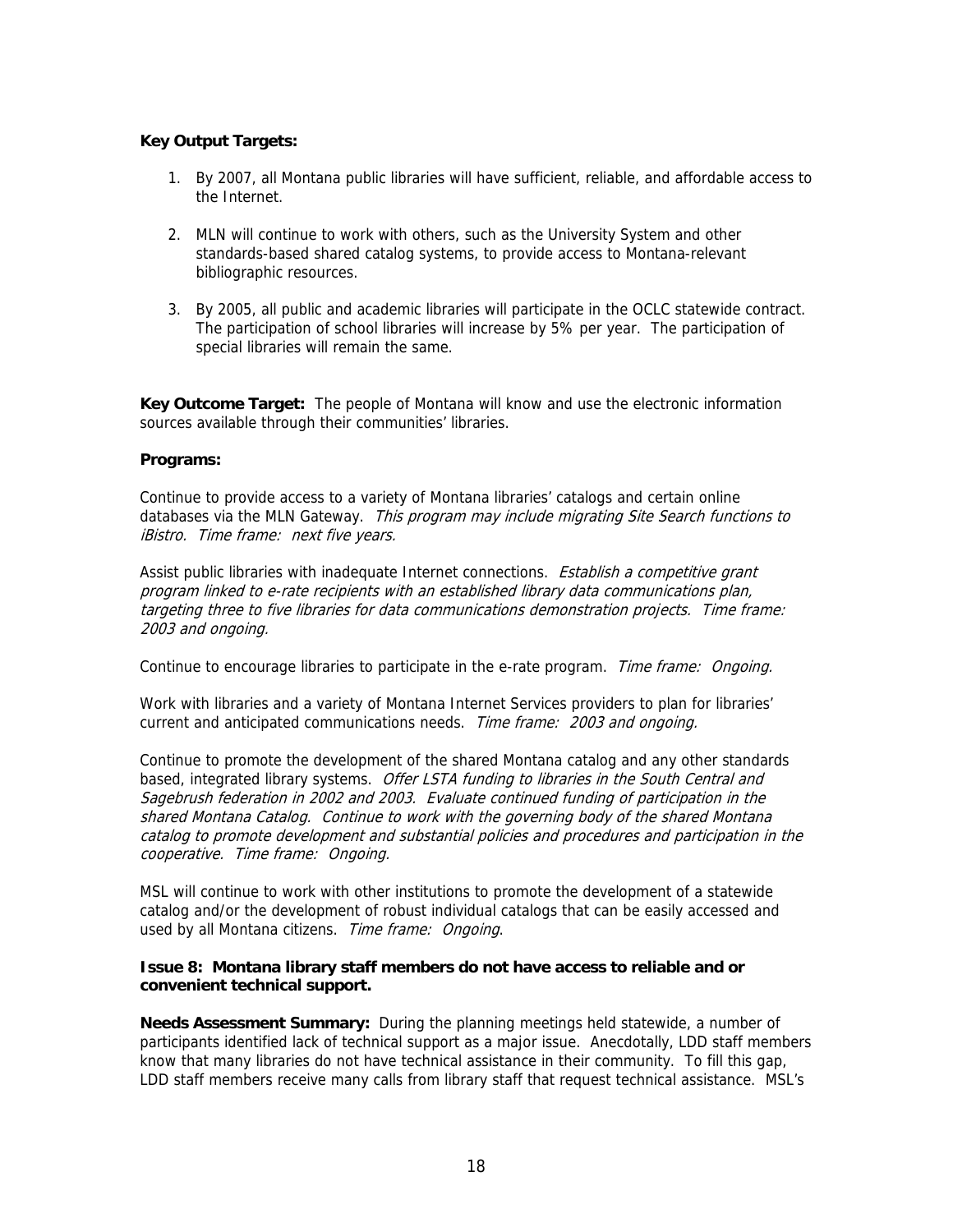role is to provide easy to use access to technical information and to build the knowledge, skills, and abilities of library staff.

**Goal:** Montana citizens and students will have dependable access to electronic information services at their libraries by the end of 2007.

**LSTA Purpose**: Assisting libraries in accessing information through electronic resources and encouraging libraries in different areas, and different types of libraries to establish consortias and share resources.

## **Key Output Targets:**

- 1. Technology librarians report a decrease of 25% of calls regarding technical assistance by 2007.
- 2. Library staff from 50% of all Montana libraries uses the online expert file and the MLN produced FAQs by 2007.

**Key Outcome Target:** Public library patrons surveyed report that their libraries offer reliable and adequate access to electronic information and other resources.

#### **Programs:**

# **Develop an expert file regarding technical assistance. Identify experts in pertinent subject areas and their willingness to share their expertise with others. Develop an interactive database by the end of 2002. Promote, monitor, and evaluate use.**

Develop a web-based, technical assistance program, *including FAQs. Identify areas of need and* develop FAQs and/or links to existing materials by the end of 2002. Promote, monitor, and evaluate use.

Provide training**.** In 2002, MSL will offer three shorter summer institutes, which will include comprehensive training on network troubleshooting. MSL's annual fall workshop will continue to offer practical training on workstation and network maintenance.

## **Issue 9: Montana public library buildings are inadequate to provide quality library services.**

**Needs Assessment Summary:** Federation planning meeting participants gave this issue a medium priority. Although MSL has not inventoried building needs, MSL staff members who travel to public libraries report that each public library building in Montana is deficient in some area**.** Although the focus of the needs assessment and workshops will be public libraries, MSL will make the information about building assessments available to all libraries.

**Goal:** Montana citizens, local and state government officials, legislators, library staff members, and trustees will have accurate and current information about the condition of Montana's public libraries buildings by the beginning of 2004. They will use this information to determine state and local solutions to problems identified.

**LSTA Purpose:** Paying costs for libraries to acquire or share computer systems and telecommunications technologies; and targeting library and information services to persons having difficulty using a library and to underserved urban and rural communities, including children (from birth through age 17) from families with incomes below the poverty line.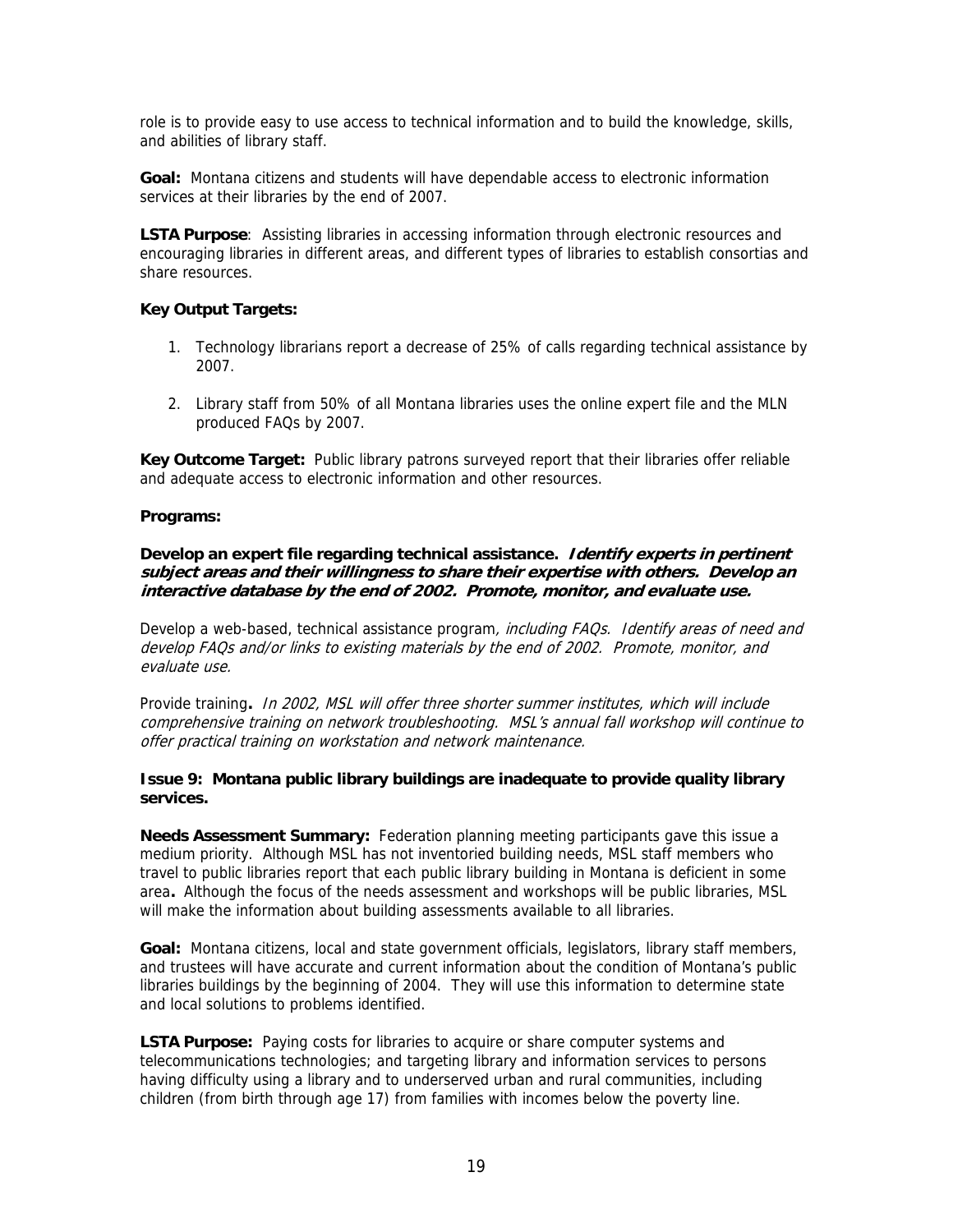## **Key Output Targets:**

- 1. By March 2003, 85% of all public libraries will have completed a building survey.
- 2. By 2006, 50% of all public libraries that have inadequate facilities will have building program plans.

**Key Outcome Targets**: Public libraries that have inadequate facilities will report improvements in their building condition.

## **Programs:**

Design, distribute, analyze, and publish a building condition survey by May 2003. MSL will make six presentations on how to complete the survey at federation meetings in Fall 2002. MSL will use its online capability to post the survey online.

Provide training to public librarians and trustees on writing a building plan, through workshops in 2004 and 2005.

Provide bibliographies to librarians and trustees on building design, remodeling, and planning. Time frame: September 2002 and updated annually.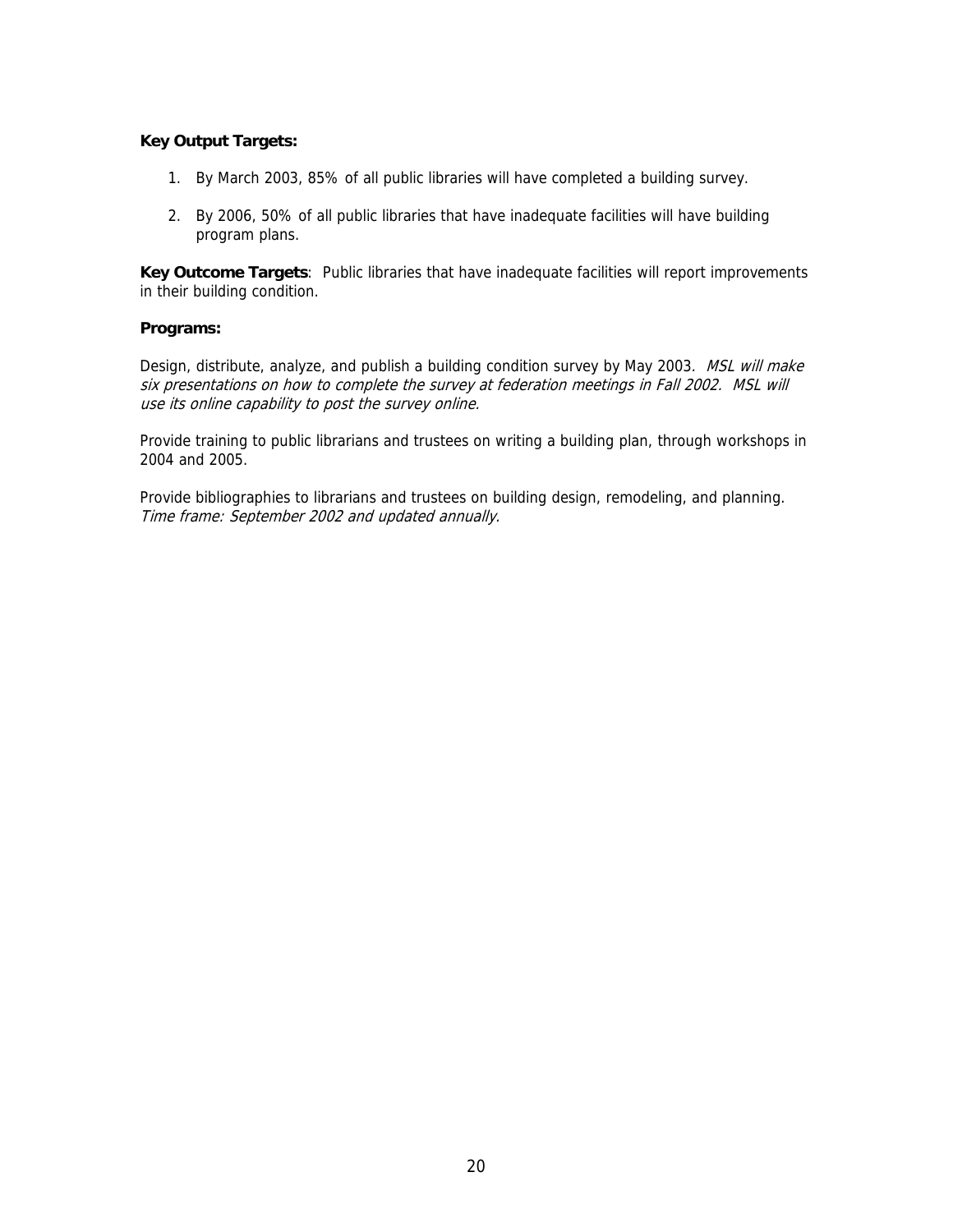## **Library and Information Services Department (LISD)**

**The Library and Information Services Department is the "library" component of the Montana State Library(MSL) and serves the work-related information needs of state government employees, provides backup reference assistance to librarians throughout the state, and provides public access to state publications for Montana citizens.** 

## **Issue 1: State of Montana officials and employees need timely access to comprehensive and authoritative information to conduct research and form good public policy.**

**Needs Assessment Summary:** Decisions are based on the information at hand at the time the decision must be made. In 2003, state employees need and expect that information to be available at their desktops. Many use the Internet. Not all information is available on the Internet and it is not adequately organized or comprehensive to provide easy access to the best information available. Many employees do not have the skills to search for information efficiently.

LISD is changing the way in which it delivers services to this target patron population by making pertinent, current information available from our web pages and by offering workshops. LISD will continue to encourage clients to use the services of the reference librarians, who are information specialists and can quickly locate other pertinent and authoritative resources, as well as teach the skills necessary to navigate the information wilderness effectively.

LISD must continue to develop new business practices, to evaluate the best mix of resources and services, to promote these services, to train employees in their use, and to measure their use and value to patrons.

**Goal**: State employees have the information that they need to make good public policy recommendations and decisions.

**LSTA Purpose:** No LSTA funds are used for this department.

# **Key Output Targets:**

1. The number of state employees using LISD services will increase from 400 to 1000 by FY 2007.

**Key Outcome target:** State employees report that they rely on LISD services to obtain valuable information that help them make recommendations and decisions.

#### **Programs:**

Expand LISD web pages for state employees. Include links to selected resources specific to agency areas of interest and the current hot topics of state policy and governance; monitor use, survey web page viewers with a online survey and improve as patron feedback suggests. Time frame: Ongoing.

Add or modify services and collections to meet state employee needs. Survey non-users to determine services needs. Convene a focus group(s) consisting of employees who are in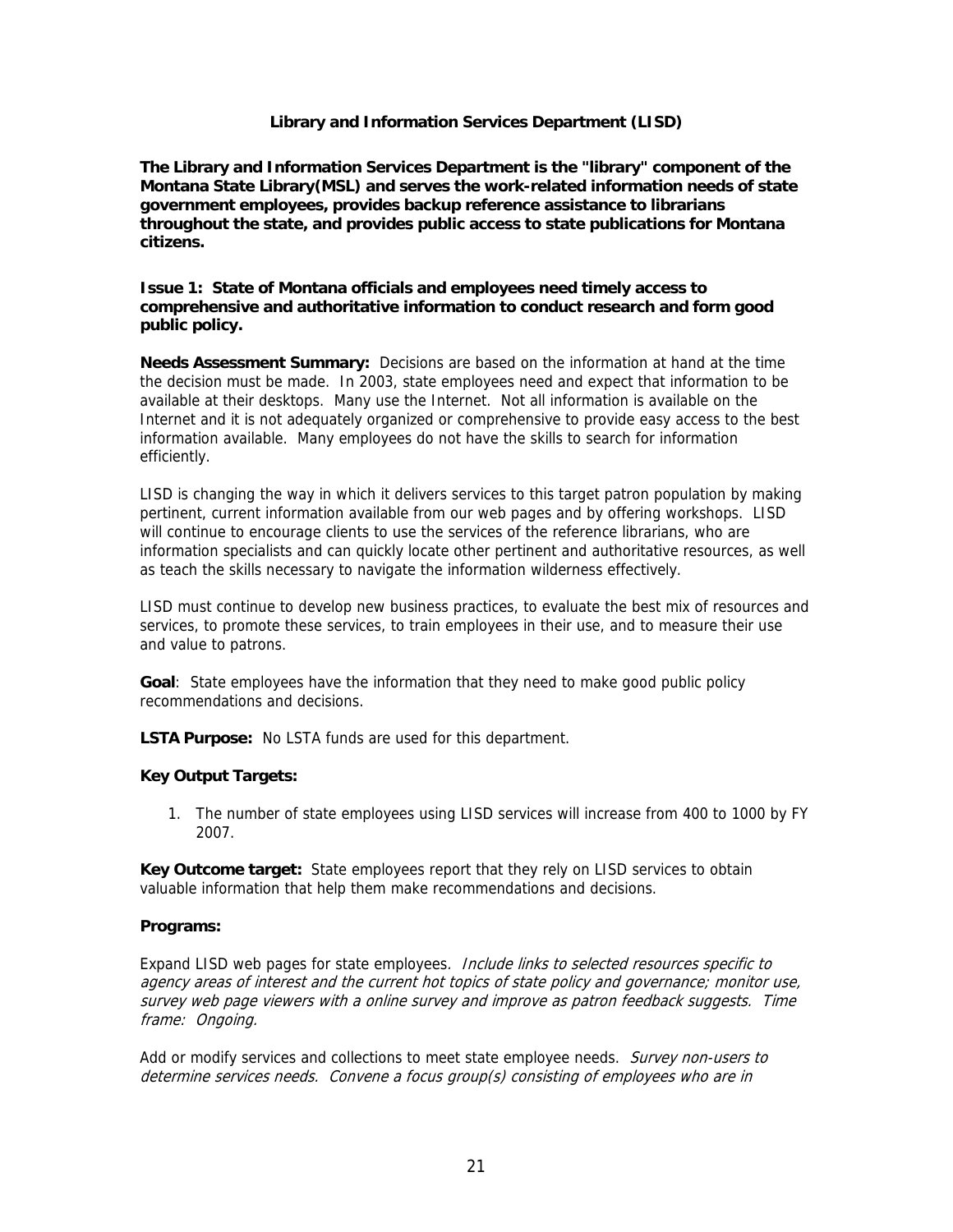positions that need information resources that do not use our services. Analyze results and identify needed changes. Time frame: Report to program manager by Summer 2003.

Continue to survey existing collection to see if it meets employee needs. Discard outdated or non-essential materials. Make decisions upon journal back issues. Improve the acquisition of cataloging, managing, and publicizing electronic journal subscriptions. Time frame: Ongoing.

Continue to improve public services and collection areas of the library. Discard outdated or nonessential materials. Consolidate collections and eliminate empty shelves. Time frame: Discarding monographs complete by October 2002. Discarding federal documents completed by January 2004. Initial collection shifting completed by November 2002

Continue to market the services of the department. Outreach to agencies attending department staff meetings. Monthly postings to database of users promoting services and monthly postings to Wired-MT. E-mail promotions to new state employees. Brochure for state publications center to area libraries and for Find-it Montana. Investigate self-subscribe mailing lists for library updates. Evaluate the success of marketing efforts. Time frame: Ongoing.

Continue to train state employees on the use of certain products. Evaluate effects of training on the use of resources. Two days of three workshops planned Jan-June, Sept-Dec Time frame: Ongoing.

Review the use of monographs and printed journals. By December 2002, provide detailed report to program manager on the use of journals and monographs and suggestions for possible resource realignment.

Review the use of federal government publications. By January 2004, report to program manager and supervisor on the use of the collection and the impacts of changing MSL's selective depository status.

Plan for the development of a computer-training lab at the State Library. By May 2002, make recommendations to program managers regarding resources needed for a lab for possible inclusion in 2004-5 budget.

Continue to find new methods and improve current methods to accurately measure remote use of the library's resources and to document the value of library services and resources. During 2002, continue to monitor use with current tools; work with ITSD and Nehring to develop better methods. Explore a professional survey of patron populations and using the Special Library Association survey of patrons. Time frame: Ongoing.

### **Issue 2. LISD must serve the professional information needs of Montana local library staff through a professional literature collection. LISD also serves as a reference backup to the state's libraries.**

**Needs Assessment Summary:** Because Montana lacks a library school, MSL, through its library department, has traditionally offered Montana librarians access to professional journals and materials that are too expensive for most librarians to purchase. Because many libraries have inadequate collections or library staff members lack the necessary knowledge to answer some information queries, MSL has also traditionally provided reference services to library staff. The use of this service has decreased due to the availability of information through the Internet and the increased skills of library staff.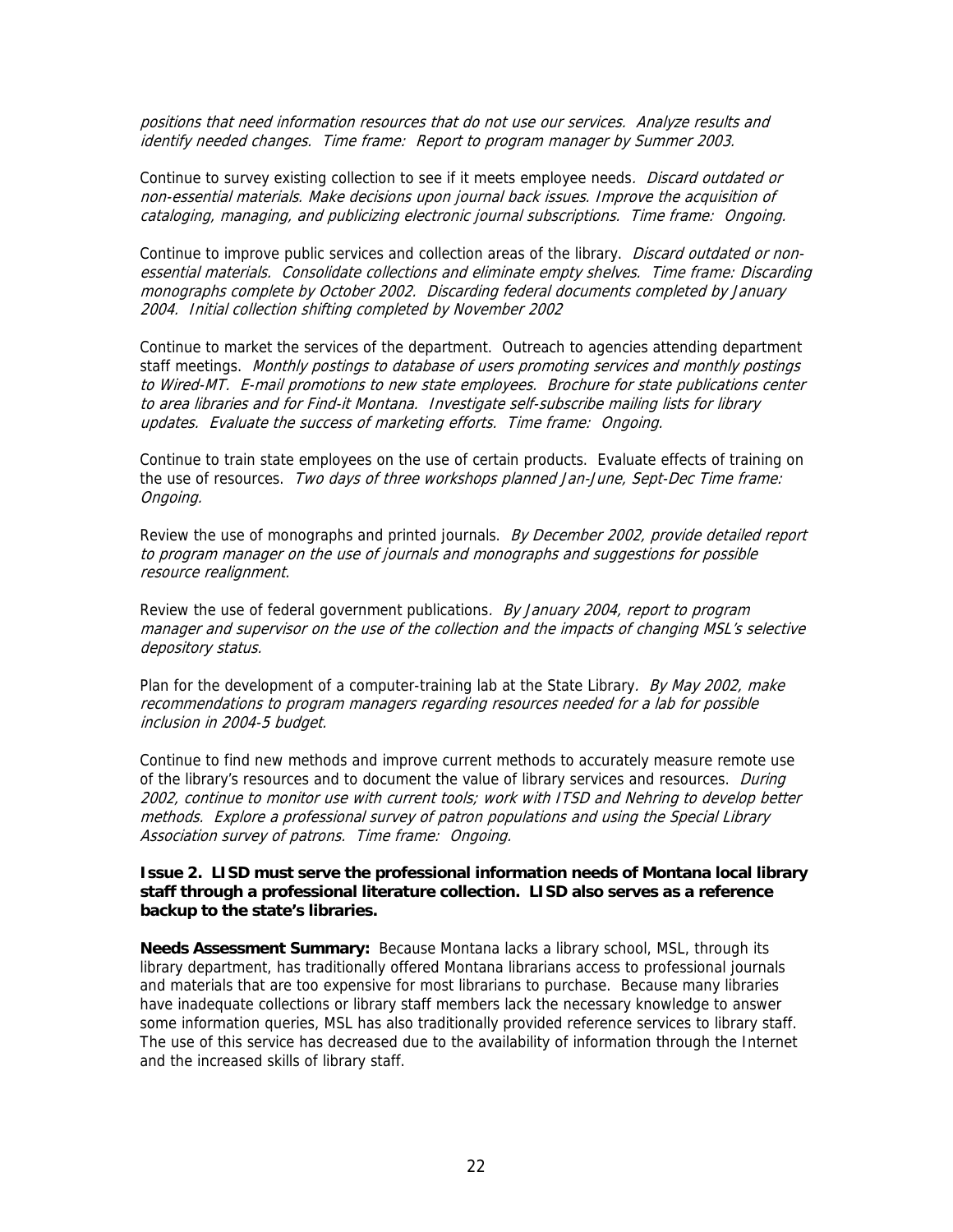**Goal:** The staff of Montana libraries know about and have access to the professional literature that they need. They obtain assistance from the MSL reference staff for patron questions they are unable to answer via their own resources, Internet resources, and listservs.

**LSTA Purpose:** No LSTA funds are used for this department.

# **Key Output Targets**:

- 1. Increase the use of the professional collection each year by 10%.
- 2. Increase the proportion of Montana libraries using MSL reference and collection resources by 20% by end of FY03.
- 3. Increase the visits to LISD web page for librarians by 5% each year.
- 4. By 2007, 50% of Montana libraries report that they use Find-It Montana to locate information for patrons.

**Key Outcome target:** By having access to the LISD collection and reference staff, Montana library staff will improve services to their patrons.

## **Programs:**

Improve LISD web pages for librarians. Monitor use, survey web page viewers with an on page survey, and improve as patron feedback suggests. Coach librarians on resources by posting monthly-annotated descriptions of selected resources on Wired-MT. Time frame: Ongoing.

Coach librarians on reference skills when responding to reference assist calls. Time frame: Ongoing.

Promote current awareness services from library journal subscriptions to Montana librarians. Time frame: Ongoing.

Evaluate the current use of the library science collection and align collection with needs. Solicit Wired-MT librarians for needed professional materials. Work with other libraries to adopt cooperative collection development agreements regarding library science collections. Time frame: By August 2003.

Promote the library science collection.Continue to highlight monographs in monthly updates to Wired-Mt. Investigate the use of Table-of-Contents and other services to promote the collections. Time frame: By January 2003 and ongoing.

### **Issue 3. Montana citizens need and have the right to easy access to information by and about its state government. MSL is mandated to serve as the repository and public access point to state agency publications.**

**Needs Assessment Summary**: Citizens frequently do not understand how state government is organized, nor which subdivision of which agency has responsibility for the functions or activities in which they are interested. Therefore, it is difficult for them to access the information they seek even if it is on the Internet. There is no subject catalog to web-based publications.

The move to posting state agency publications on-line has also led to problems of capture and preservation by MSL. Information on an agency web page today may be gone tomorrow and defeat our role of preserving important information for future users and researchers. MSL has an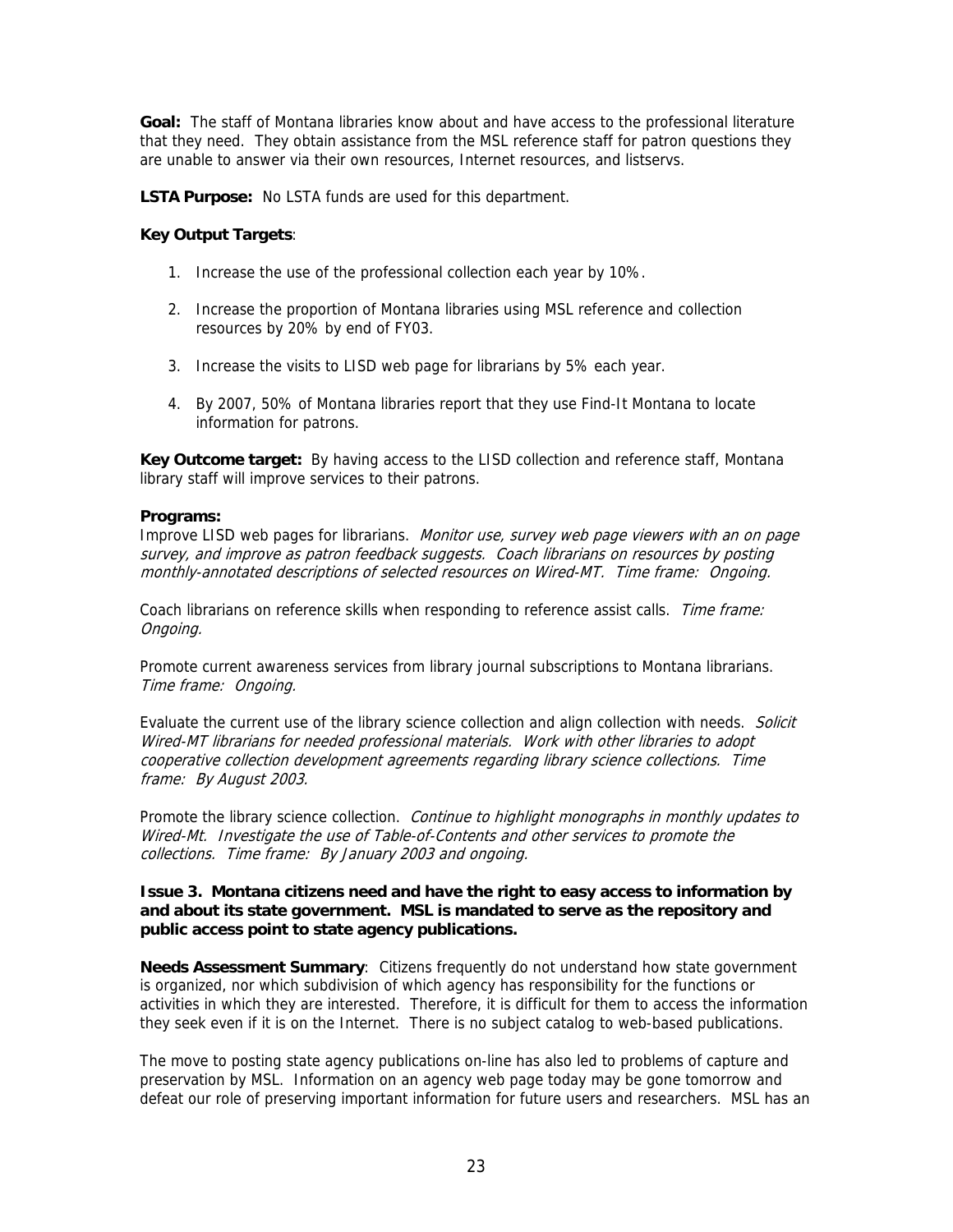incomplete understanding of who uses the current collection, why they use it, how they use it, their future needs, and who needs to use it that does not know about it. MSL's state publication distribution center is not always capturing, cataloging, and preserving important print and webbased publications. The needs of depository libraries in this new environment are unknown. The program may be missing opportunities to promote information by and about state government to citizens through their local libraries.

**Goal:** Montana citizens have easy access to a comprehensive collection of state publications.

**LSTA Purpose**: No LSTA funds are used for this department.

# **Key Output Targets:**

- 1. By 2004, the proportion of state publications received and cataloged will increase from 40% to 90% of the estimated appropriate publications available.
- 2. By 2007, the monthly average number of visits to the state publication center web pages will increase by 25 over 2001's baseline.
- 3. The fulfillment rate for request for legacy print publications will increase to 98% over a baseline established in FY 03.
- 4. By the end of the Find-it pilot project, June 2003, the project will provide: Internet access to at least 2000 records; provide Internet access to a subject catalog indexing 50 key agency web publications from at least five agencies; and include web publications from at least 15 agencies.
- 5. By 2007, a minimum of 10 agencies will participate in Find-it Montana and more than 20,000 records will be included in the catalog.
- 6. The number of searched conducted in Find-it Montana will increase by 2000% over the average of the three months following the official launch of the project.
- 7. By 2007, a plan for preserving electronic publication has been approved.

#### **Key Outcome Targets:**

- 1. Libraries in the depositary program report satisfaction with the program.
- 2. Users of the state publications program report satisfaction with their access to the publications.

#### **Programs:**

Increase the number of publications received. Contact appropriate agency personnel about the print depository program and the value of placing their publications in the SPC. Consider changes in statute pertinent to needed changes in the center by February 2004. Time frame: Ongoing.

Increase the use of the collection.Improve web-access for users. Revise state and federal documents web pages, monitor use, survey web page users with on-line survey, and improve as patron feedback suggests. Continue posting notable new state agency publications to Wired-MT. Identify other potential email recipients of shipping list and notable new publications. Time frame: Ongoing.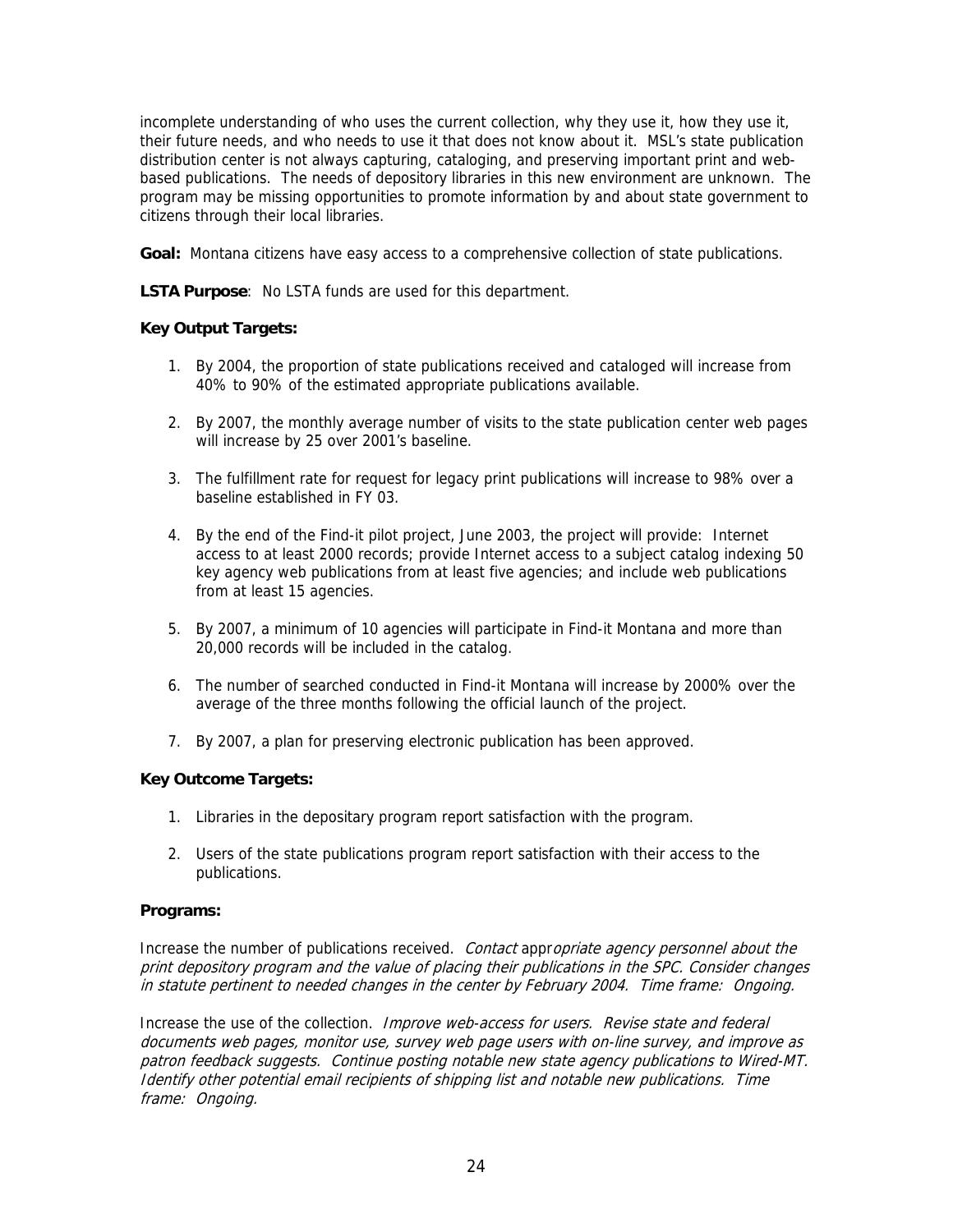Implement a GILS pilot project, Findit Montana, to increase access to and use of web-based agency publications**.** Promote to Montana library community, state government officials and employees, and the public. Identify appropriate agency personnel and contact them relative to their significant web-based publications for inclusion in the Find-it Montana subject index. Time frame: Ongoing.

Use state of the art and best practices in managing state library publications collections, both electronic and print. Identify and survey state libraries with mandates relative to state documents similar to our mandate. Time frame: Ongoing.

Continue to review the resources needed to catalog state documents. Currently, LISD contracts with BCR for original cataloging of state documents. This new contract will be evaluated by the end of 2002.

Continue to coordinate the state's involvement in the Name Authority Cooperative Program Funnel Project from the Library of Congress. Complete initial training in 2002 and continue involvement. Time frame: Ongoing.

Make necessary changes in the depository program to reflect members' needs. Survey depository members and implement identified changes. Time frame: 2003.

**Issue 4: The users of the State Library need to have reliable and complete access to the collections of the State Library and access to other information resources held by other libraries or published on the web.** 

**Needs Assessment Summary:** Currently, users do not have complete or accurate access to all local holdings, the holdings of other libraries, and comprehensive guides to online resources.

#### **Goal: Users have easy and comprehensive access to information through the library.**

**LSTA Purpose**: No LSTA funds are used for this purpose.

**Key Output Targets:** We are collecting data to create benchmarks to measure use of the catalog and the use of "click-throughs". At the end of 2002, we will create specific targets.

**Key Outcome Target:** Users of the catalog find it easy to locate the information sought.

#### **Programs:**

Convert to new integrated library system. Prepare data and collection for transition. Train staff and work with IT staff to ensure a smooth transition by June 2004.

Make the catalog the easy-to-use, content-rich, portal to LISD resources and services. Time frame: Ongoing.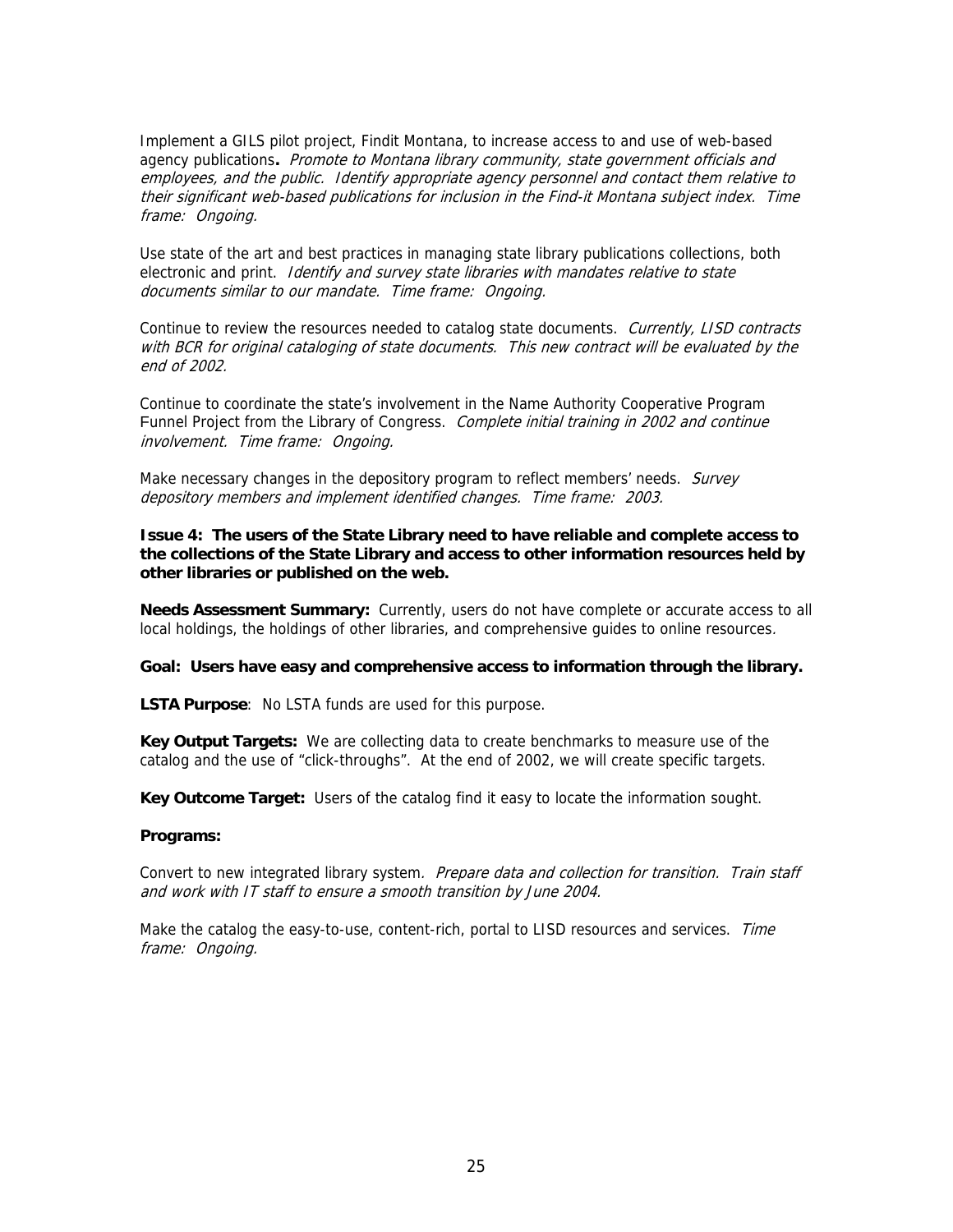## **Natural Resource Information System (NRIS)**

**NRIS is dedicated to providing Montanans with comprehensive and accurate information that is essential to managing our natural resources. NRIS staff assembles this information from diverse sources, use the best available technologies to deliver it efficiently, and provides exceptional customer support.** 

**Issue 1: Resource managers, scientists, policy makers, businesses and citizens must have access to comprehensive, current and accurate information relating to Montana's natural resources to make sound decisions.** 

**Needs Assessment Summary**: Government agencies that produce data often do not have a mandate to disseminate such data widely or have limited resources for dissemination. In addition, information is often broadly scattered among state and federal agencies, other institutions, and individuals, and some types of information are incomplete or not yet assembled. One of NRIS's mandates is to centrally collect and coordinate the dissemination of natural resource information**.**

**LSTA Purpose:** No LSTA funds are used for NRIS.

**Goal**: To fulfill its mandate to be the source for natural resource information in Montana, NRIS must acquire, integrate, maintain, and document natural resource data and information needed for understanding, managing and utilizing Montana's natural resources, and environment.

# **Key Output Targets:**

- 1. Increase the quantity and quality of data available through the NRIS clearinghouse. Identify and incorporate high priority datasets identified through the biennial survey and other inputs, with a goal of acquiring three of the top priority datasets identified in the Data Plan each year.
- 2. Formalize relationships with data producers/data providers to improve the timeliness of data in the clearinghouse. Establish written agreements with data producers/providers for ongoing exchange/support of data. Refresh the data in the clearinghouse on the schedule identified in the Data Plan.
- 3. Properly document all data in the clearinghouse. Ensure that appropriate metadata records accompany all new datasets; develop metadata records for twelve existing datasets per year until all datasets are properly documented.
- 4. Add value to clearinghouse datasets through the integration of these data in a common geodatabase structure, eliminating duplicate datasets, increasing the accuracy of holding information, or improving the link between the spatial representation of a dataset and associated attribute data. Document six occurrences each year where incorporation into the NRIS clearinghouse results in significant benefit.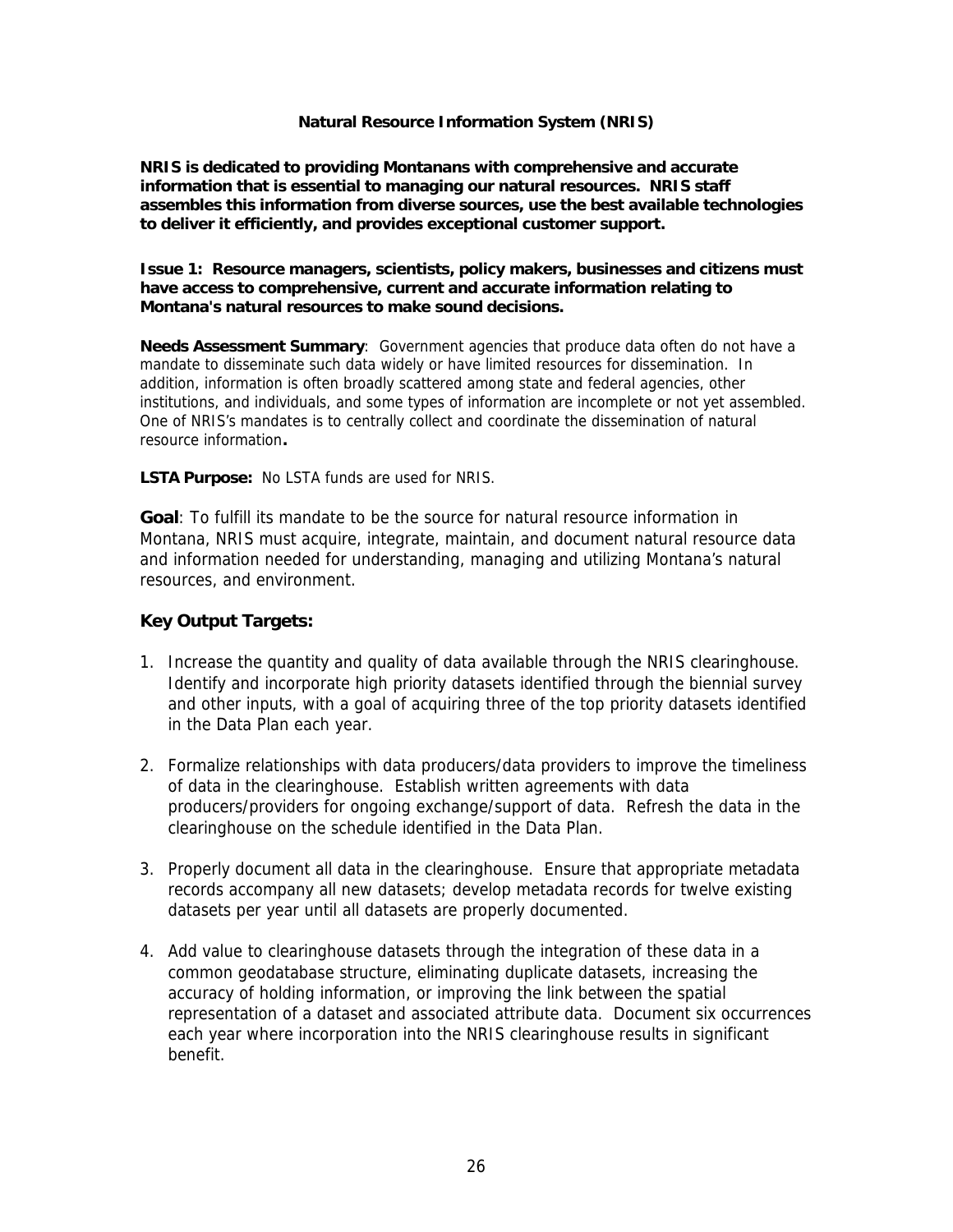5. Identify key data gaps and implement strategies to enhance data completeness by direct action (especially related to biological resources) or by supporting and assisting the efforts of others.

# **Key Outcome Targets:**

- 1. State and local government agency users report that the information available through NRIS has improved their capability to make program, policy or management decisions relating to agency mandates, that access to data through NRIS has improved the utility of their own data for in-house use, and that access to data through NRIS has reduced their costs.
- 2. Montana businesses report that ease of access to Montana natural resource information has supported their ability to develop, maintain, or increase business capacity, has made their business more efficient, and has improved their ability to meet the requirements of regulatory agencies.
- 3. Montana citizens report that access to information produced by state agencies has increased their knowledge of Montana's natural resources, has enabled them to make better decisions regarding natural resource issues, has helped them effectively participate in and understand state agency decisions and actions regarding natural resource issues, and has provided them information they have effectively used for personal business, recreational, or other use.
- 4. Visitors (and potential visitors) to Montana report that they have used information provided by NRIS or through other agencies using NRIS data access tools to help them plan their visits and enhanced their enjoyment and use of recreational opportunities related to Montana's natural resources.

# **Programs:**

Improve coordination and outreach. Obtain/maintain knowledge of natural resource data need and availability by attending meetings relating to natural resource issues, serving on working groups of agencies and organizations involved in natural resource issues, and maintaining involvement in the GIS community. Time Frame: Ongoing.

Focus on data inventory. Conduct/maintain a comprehensive data inventory, including new data of potential value to clearinghouse users. Conduct a biennial survey of state natural resource agencies to identify datasets appropriate for inclusion in the clearinghouse. Time Frame: Current holdings - September 30, 2002, Biennial survey – ongoing.

Develop a data plan for acquiring, managing and serving data of great value to users. Develop/maintain a strategic data plan that:

# **Sets forth minimum standards for inclusion in the clearinghouse**

Identifies available datasets appropriate for inclusion in the NRIS clearinghouse; Identifies data gaps and strategies to address them; Sets forth priorities and schedules for importing/updating clearinghouse data;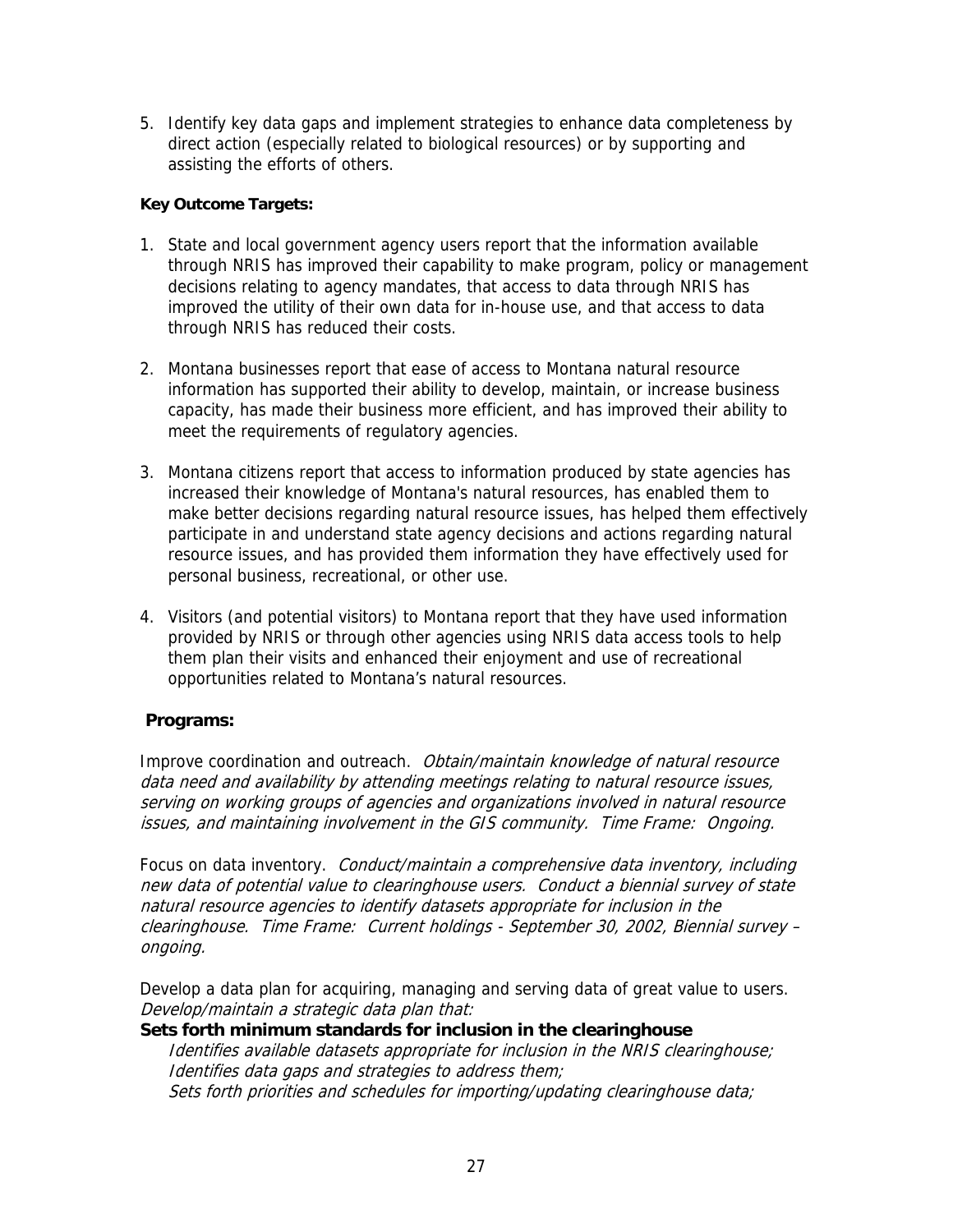Identifies consolidation/optimization opportunities; Identifies appropriate data delivery mechanisms. Time Frame: June 30, 2002.

Continue to acquire data and update existing data. Time Frame: Ongoing.

Improve data documentation. Develop/maintain metadata records for all data included in the clearinghouse. Provide limited training and support to state agency personnel tasked with development of metadata for agency datasets. Evaluate the addition of records to OCLC's World Cat and the use of Dublin Core. Time Frame: Ongoing.

Continue to develop data. Encourage development/refinement of priority datasets (data champion); manage the development/refinement of orphan datasets (data custodian for those datasets not the responsibility of other agencies). Time Frame: Ongoing.

**Issue 2: To be effectively used, natural resource data must be easily located, provided in common formats that serve user needs, associated with related data, and made available on demand when and where needed; data access, display and analysis tools must be readily available and easily understood. The inability to quickly locate, obtain and effectively utilize existing data may result in poor decision-making due to lack of adequate data, or increased costs and delays associated with duplication of data collection efforts.** 

**Needs Assessment Summary:** Locating and obtaining high quality natural resource information in a form that can be readily utilized is difficult, as multiple agencies use various formats to manage data. NRIS must validate, control the quality of, and standardize date to ensure consistency, accuracy, and maximum utility. In addition, the ability of NRIS clearinghouse users to find and effectively utilize such data varies from novice to expert. Various abilities of user require that NRIS present information in formats easily accessible to a broad range of users.

**Goal:** A broad range of user groups can easily locate data in effective formats. Users find that this information is augmented with related datasets to increase their value. Potential NRIS users are well informed of information available through the clearinghouse and trained in the use of NRIS tools. Staff assistance is available when needed to assist users in locating and utilizing data.

**LSTA Purpose:** No LSTA funds are used for NRIS.

# **Key Output Targets:**

- 1. Increase automated data access, with a goal of a 10 % increase in Web hits and megabytes downloaded each year.
- 2. Improve the reliability of NRIS data delivery mechanisms, with particular focus on providing Internet access in response to user needs as identified in the biannual survey.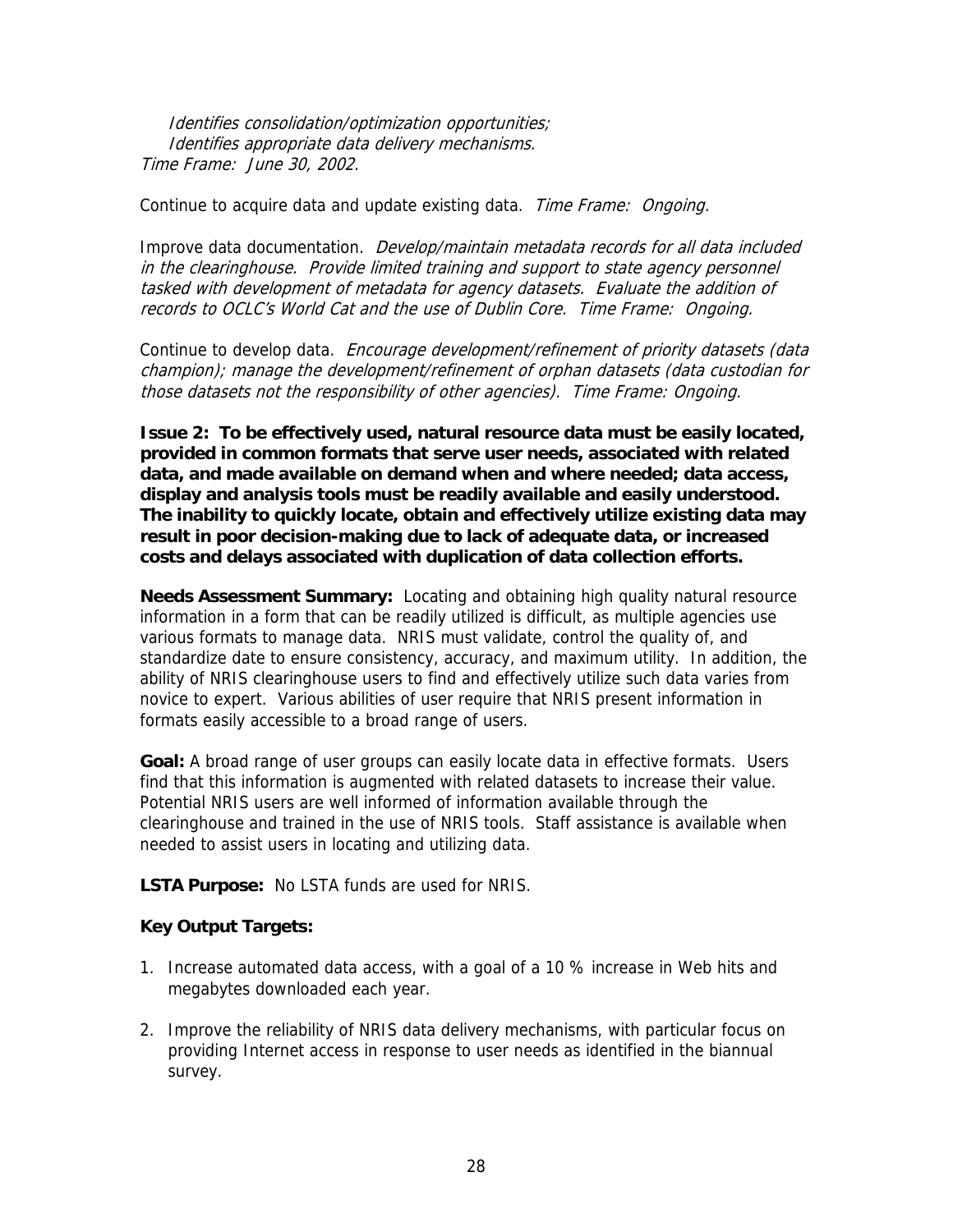3. Provide staff-assisted access to data for users not able to obtain data through automated means, with a goal of responding to an estimated 2000 user requests per year

# **Key Outcome Targets:**

1. Users report that the data access, display, and interpretation tools available through NRIS enable them to obtain maps, data summaries, and other products without having to own or become knowledgeable of specialized hardware and software, saving them time and money.

2. The range of user groups served by NRIS continues to broaden. In addition to an increase in government agency users, Montana businesses and citizens find and utilize data served through the NRIS clearinghouse and other catalogs.

# **Programs:**

Continue and improve efforts to educate and inform. Provide information about NRIS to all user groups using news releases, feature stories, newsletter articles, conference presentations, and seminars. Survey users biannually on the utility of NRIS data access methods and tools and on their particular data access requirements. Provide training and evaluate its effectiveness. Utilize a combination of news releases (12/year), feature stories (2/year), newsletter articles (12/year), conference presentations (6/year), seminars (2/year), and email to advise users and potential users of NRIS products and services, new data or data access tools, and significant changes to the NRIS clearinghouse. Time Frame: Ongoing.

Continue to offer mediated services: Maintain mechanisms to receive user requests via phone, email, and web-based request log. Respond to user requests as appropriate. Time Frame: Ongoing.

Develop and maintain website development. *Develop and maintain NRIS website to* provide the means to serve data to all user groups. Continually refine the organization and presentation of clearinghouse data to take advantage of improved technology to directly address the identified needs of major user groups and to respond to feedback. Time Frame: Ongoing.

Improve data access. Develop/maintain effective search mechanisms to enable users to quickly locate data available through the NRIS clearinghouse. Maintain the Montana State Library FGDC clearinghouse node and ensure that NRIS data are fully represented. Input to the development of nationally supported information search mechanisms such as the Global Information Location System (GILS). Ensure that state government indexing systems properly index NRIS data holdings. Evaluate the addition of records to OCLC's World Cat and the use of Dublin Core. Time Frame: Ongoing.

Improve and maintain data dissemination. Improve/maintain access to data for all user groups by providing multiple pathways to clearinghouse data, including a library of existing map and data summary products, Internet-based interactive access to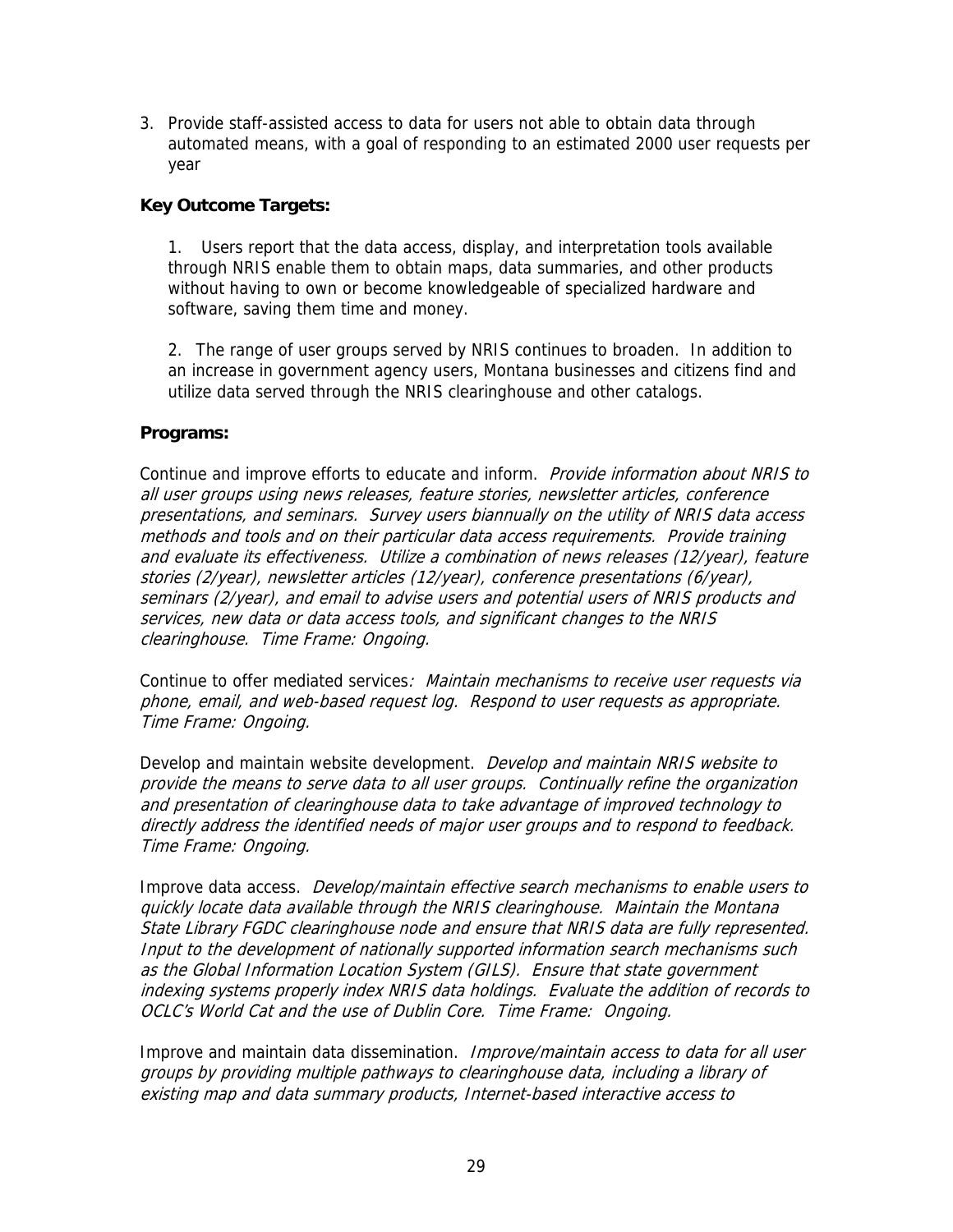geospatial data, and access to raw geospatial and related attribute data for use by GIS professionals. Time Frame: Ongoing.

Develop/maintain the hardware/software environment to provide full time access to clearinghouse data, with down time at a level acceptable to users. Time Frame: Ongoing.

# **Issue 3: NRIS core funding is inadequate to fully accomplish its mission as described under Issues 1 and 2.**

**Needs Assessment Summary:** NRIS currently receives funding for six FTE through legislative appropriation. The ability for NRIS to accomplish its mission using a staff of six is limited because (a) data assimilation/dissemination demands are greater than can be met with a staff of six and (b) it is difficult to obtain the necessary level of Internet, GIS and database technical expertise as well as natural resource knowledge within a staff of six. In order to maintain the necessary level of staff resources and staff expertise, NRIS must employ a staff of approximately ten persons, or four more than are currently provided for through core funding.

NRIS currently makes up the difference through contracts with state agencies and other users, who often have data access, display, and dissemination needs that cannot be met using their in-house resources. Through these contracts, NRIS is normally able to support its full complement of staff, as well as develop/refine datasets and develop new data access, display, and analysis tools that are then integrated into the general clearinghouse. However, work available through contracts is driven by project needs that are often not fully aligned with general clearinghouse needs; thus staff resource demands associated with general clearinghouse needs are sometimes diverted in response to contract demands. In addition, contract funding has proven to be unavailable at times, resulting in loss of staff and the subsequent difficulties associated with restaffing the program.

State funding accounts for only 60% of Heritage program's basic operations. This program, an integral part of NRIS services, needs to find stable and reliable funding for its core services.

In order for NRIS to fulfill its mission, a higher percentage of core funding is necessary. Legislative and executive branch policy makers must fully understand the benefits of the NRIS clearinghouse so that NRIS receives an appropriate portion of the funding available to support information technology resources.

**Goal:** In order to fulfill its mandate as described under Issues 1 and 2, NRIS must secure adequate and stable funding.

**LSTA Purpose:** No LSTA funds are used for NRIS.

# **Key Output Targets:**

1. Clearly define the role of NRIS, its relationship with state agency programs, and its relationship with other clearinghouses.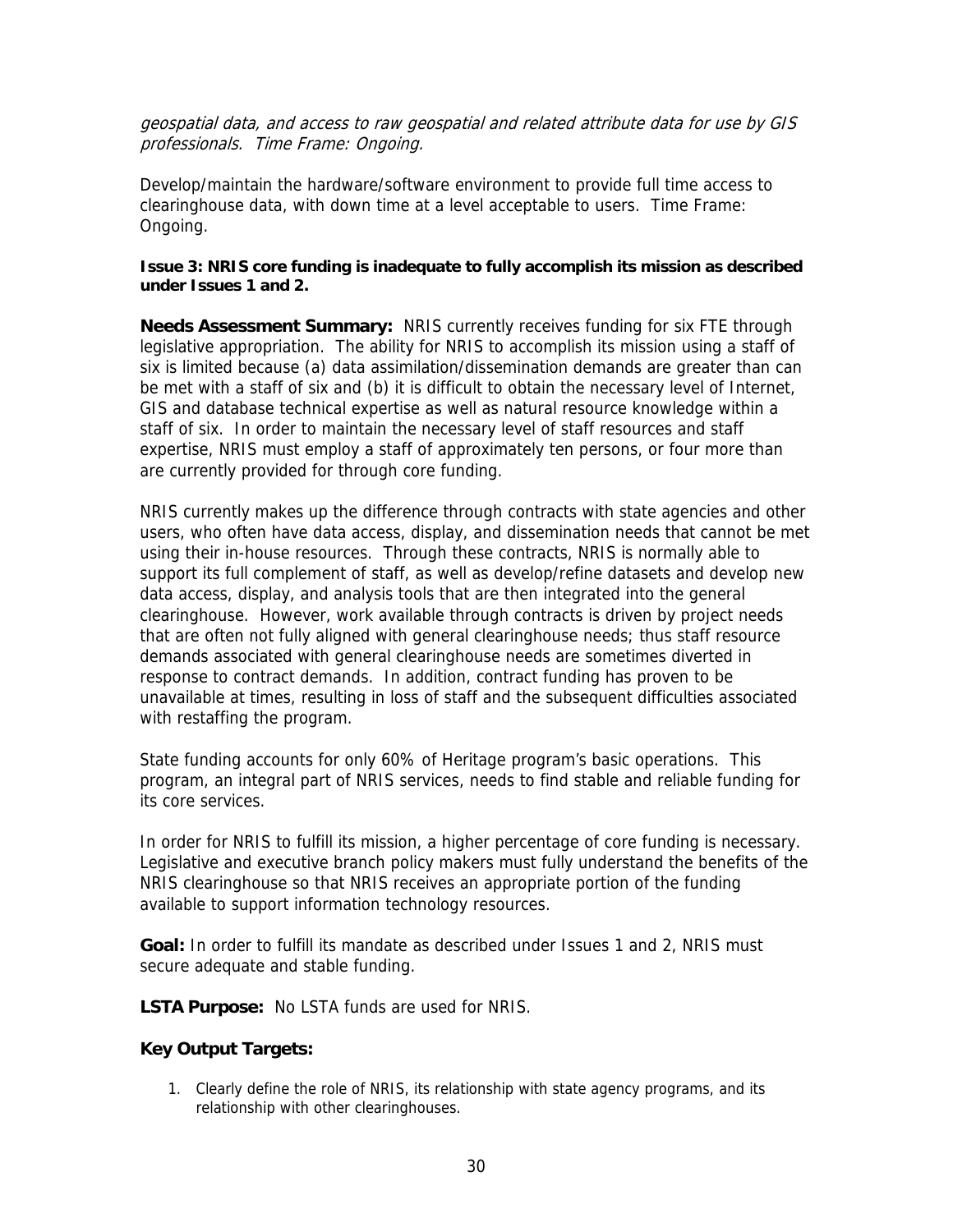- 2. Inform and educate executive and legislative branch policy makers of the benefits of NRIS.
- 3. Develop contracts with agencies at a level that supports staff not funded through core funding, with a goal of maintaining stable funding for a staff of ten FTE.

# **Key Outcome Targets:**

- 1. Policy makers have a clear understanding of NRIS mission, the benefits of NRIS, and the overall cost savings to the state associated with the NRIS clearinghouse.
- 2. NRIS receives increased core funding each biennium until NRIS is no longer dependent on contract funding, with a goal of replacing contract funding with core funding for one additional FTE each biennium.
- 3. NRIS is able to maintain the broad range of staff expertise necessary to fulfill its clearinghouse mandate.
- 4. NRIS is able to concentrate on developing/refining statewide or regional datasets of use to a broad range of NRIS users.
- 5. NRIS is able to develop/refine data access, display, and interpretation tools of use to a broad range of NRIS users.
- 6. Montana experiences an overall savings in the cost of products and services related to access and use of natural resource data.
- 7. All NRIS users benefit from the additional staff expertise, additional data, better data access, and display and interpretation tools made available through the NRIS clearinghouse.

# **Programs:**

Improve education and outreach. Clearly define the role of NRIS in the information and GIS community and communicate that role effectively to users and policy makers. Time frame: Ongoing.

Develop supplemental (contract) funding. *Develop contracts with state agencies and* other NRIS users to provide data acquisition, development, management, and dissemination support, and applications development services. Seek contracts related to providing or improving access to natural resource and related data, beyond the products and services provided through core funding. Time Frame: Ongoing.

Explore changes in the contract relationship between MSL and the Nature Conversancy (TNC) with the Nature Conservancy and the staff of the Heritage Program. Time Frame: 2003.